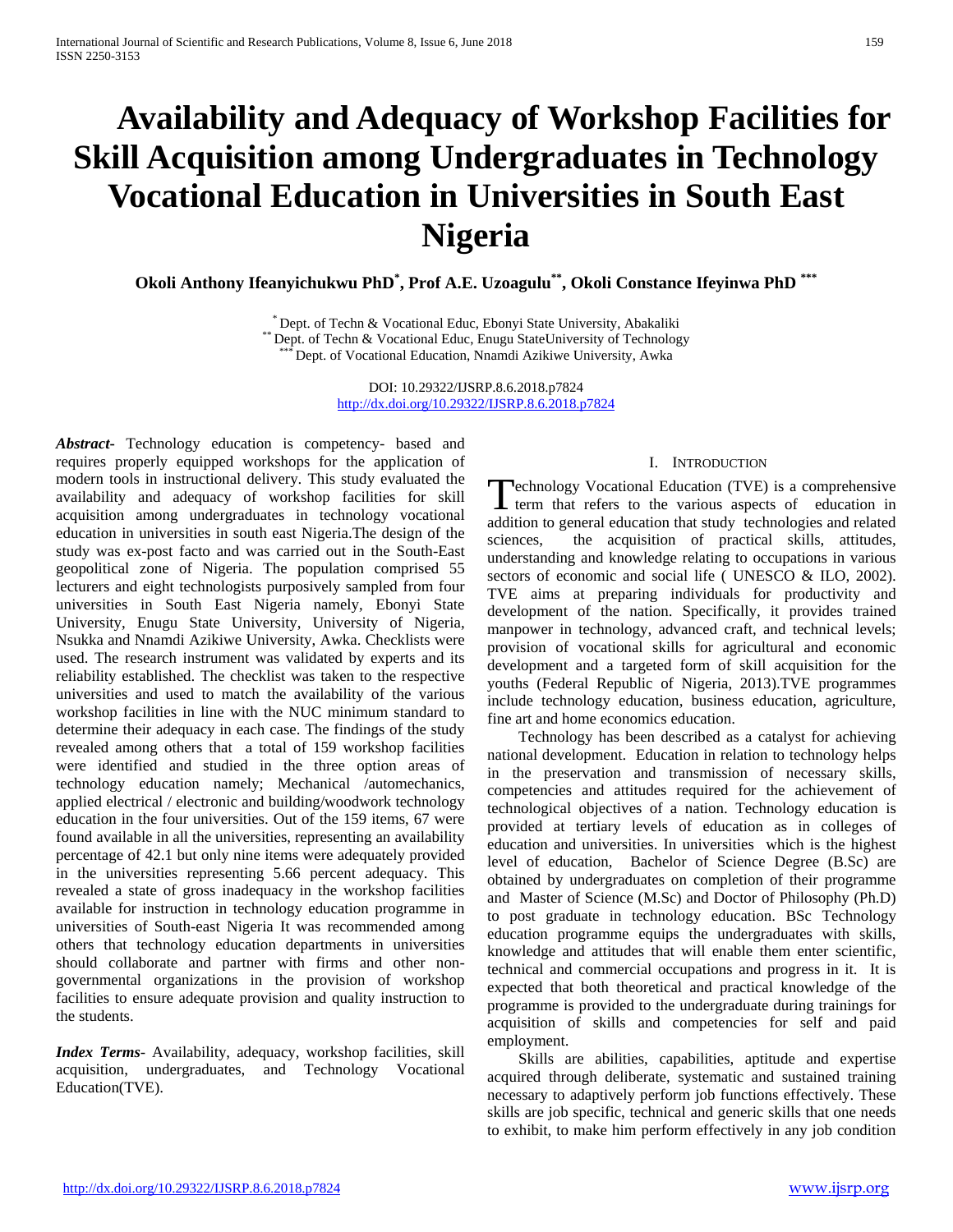and for transfer of knowledge in occupations. VTE as a practical course requires adequate workshop facilities to make its recipients equipped for better performance in the world of work. To acquire the necessary skills in technology education, practices is essential and this requires the provision of adequate workshop facilities. These facilities as Oyeniyi (2010) emphasized, must be provided and installed to the required standard, and maximally utilized for achievement of the programme objectives.

 Workshop facilities are tools, equipment and machine used for practical works and inevitable in the teaching and learning of TVE subjects. Osahon (1998) noted that well equipped workshops are of paramount importance for effective operation of technology education programme. Students are exposed to different equipment, machines and tools, for acquisition of skills; ready for effective performance in industries where the facilities are used in production. Adesina (2005) noted that the learning one receives is directly related to overall atmosphere in which the learning takes place. The performance level of TVE graduates is a function of available instructional facilities to which students are exposed to during training. Availability of adequate workshop facilities creates a balance between theory and practical experience in universities for better performance of its graduates in self or paid employment.. Owoieye and Yara (2010) discovered that students in schools with equipped workshops have better academic performance in their final examinations.

The tools, equipment and machines used in technology education may vary based on the programme options, as in mechanical/auto mechanics, electrical/electronic technology, wood work and building technology. National University Commission, NUC (2008) in its Minimum Academic Standard, provided list of tools, machines and other equipment required in the various programme options. The workshop facilities include; hacksaw frame, cold chisel, steel rule (300m) scriber, venire calipers, hammers, try square, benches vices, forging hammers, blow lamps, soldering bits, anvil, flat nose pliers, furnaces for heat treatment, punches , ring spanners, socket spanner, ball pen and grease gums. Others are pliers, assorted file, Allen keys, twist drills, tread cutting taps and dies, rubber mallet, tire levers, wielding equipment, electric soldering irons, grinding machine and wheel balancing machine among others. The adequacy of these workshop facilities for technology education programme in the universities depends on the various institutional provisions in meeting the minimum standard of its controlling body. NUCMAS (2008) provided a standard upon which workshop facilities provided in each of the universities could be considered as adequate or inadequate.

 Unfortunately, these workshop facilities seems to be lacking in most of the institutions or inadequate where available (OLawepo, 1999 & Basemat- Digbori, 2010). This has been attributed to so many factors such as low level in funding of university education in Nigeria, surge in the quest of university admission and subsequent high number of students admitted in each department, greater than the facilities available for instruction. This unsatisfactory state of affairs has resulted to high rate of unemployment among our graduates due to poor skill acquisition during training as undergraduates. Emeh, Nwanguma and Abaroh (2012) noted that the high rate of unemployment among university graduates is not only as a result of the unavailability of jobs, but also because of a dearth of candidates with employable skills that employers are looking for. Obi (2015) discovered that workshop facilities for the teaching of basic technology in post primary institutions in Anambra state are inadequate. Basemat-Digbor (2010) and Uwaifo (2011) noted that facilities provided in some universities in Nigeria for instruction are inadequate. Igbinoba (2000) also discovered that the equipment capacities of polytechnics and Colleges of education in Nigeria based on the Minimum Academic Presentations for the  $21<sup>st</sup>$  century work environment was inadequate. The equipment status investigated by Igbinoba focused on quality, variety, efficient and acceptability relative to the demands of modern offices and workshops.

 However no study has ever been made to the best of the researchers' knowledge, to ascertain the availability and adequacy of workshop facilities in BSc Technology Education programme in universities in South East Nigeria. This study was therefore conceived to fill this gap. The dire need to make an in depth evaluation in this area to provide direction for improvement of the programme also necessitated the study.

## II. METHODOLOGY

 The design of the study was ex-post facto. This study was carried out in the South-East geopolitical zone of Nigeria. The zone is made up of five states namely; Ebonyi, Enugu, Anambra, Abia and Imo State. The population comprised 55 lecturers and eight technologists purposively sampled fromfour universities in South East Nigeria namely, Ebonyi State University, Enugu State University University of Nigeria, Nsukka and Nnamdi Azikiwe University, Awka. Checklists were used. The research instrument was validated by experts and its reliability established. The checklist was taken to the respective universities and used to match the availability of the various workshop facilities in line with the NUC minimum standard to determine their adequacy in each case. NUC minimum standard for the facilities is indicated in the table showing results. Items completely provided are equated to 100 percent. Any item of 100 percent and above was regarded as adequate and inadequate if below 100 percent.

# Re**search Question**

 *How adequate are the workshop facilities available for instruction in B.sc Technology education programme in Universities of South East Nigeria?*

 Data collected on available workshop facilities were matched with the NUC minimum standard to determine their adequacy in the respective institutions. Summary of result are shown in Tables 1 –3.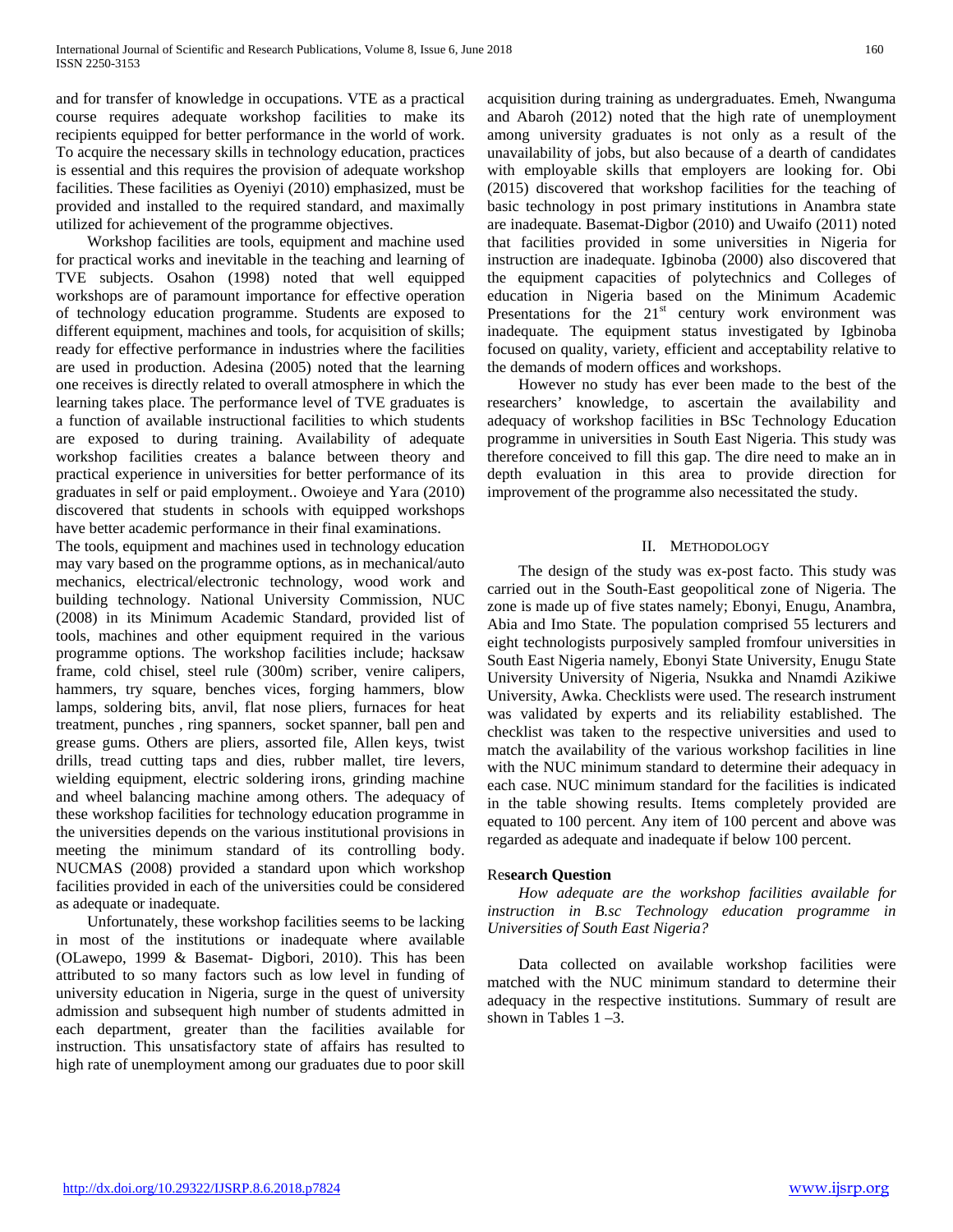l,

| Mechanics<br><b>Minimum</b><br><b>Available</b><br>Availability (%)<br>3<br><b>UNN</b><br>30<br>1<br>Set of taps and wrench<br>10<br>Not Adequate<br><b>UNIZIK</b><br>10<br>$\boldsymbol{0}$<br>0<br>0<br><b>ESUT</b><br>$10\,$<br>15<br>150<br>Adequate<br><b>EBSU</b><br>10<br>$\overline{4}$<br>40<br>Not Adequate<br>$\overline{2}$<br>10<br>$\overline{c}$<br>Hack saw frames<br><b>UNN</b><br>20<br>Not Adequate<br>20<br>80<br><b>UNIZIK</b><br>16<br><b>Not</b><br>Adequate<br>50<br><b>ESUT</b><br>20<br>10<br><b>Not</b><br>Adequate<br><b>EBSU</b><br>20<br>20<br>100<br>Adequate<br>3<br>Cold chisels<br><b>UNN</b><br>15<br>7<br>1<br>Not Adequate<br>15<br>9<br><b>UNIZIK</b><br>50<br>Not Adequate<br><b>ESUT</b><br>15<br>10<br>67<br>Not Adequate<br>15<br><b>EBSU</b><br>20<br>133<br>Adequate<br>20<br>3<br>15<br>Files assorted<br><b>UNN</b><br>Not Adequate<br>4<br>50<br>20<br><b>UNIZIK</b><br>10<br>Not Adequate<br>20<br><b>ESUT</b><br>20<br>100<br>Adequate<br>30<br><b>EBSU</b><br>20<br>150<br>Adequate<br>20<br>3<br>5<br>Steel rife (300m)<br><b>UNN</b><br>15<br>Not Adequate<br><b>UNIZIK</b><br>20<br>15<br>75<br>Not Adequate<br><b>ESUT</b><br>20<br>14<br>70<br>Not Adequate<br>$\mathbf{2}$<br><b>EBSU</b><br>20<br>10<br>Not Adequate<br>Scriber<br><b>UNN</b><br>15<br>1<br>7<br>Not Adequate<br>6<br>15<br><b>UNIZIK</b><br>13<br>87<br>Not Adequate<br><b>ESUT</b><br>15<br>15<br>100<br>Adequate<br>15<br>10<br><b>EBSU</b><br>67<br>Not Adequate<br>$10\,$<br>10<br>7<br>Set of disc & stock<br><b>UNN</b><br>1<br>Not Adequate<br><b>UNIZIK</b><br>10<br>16<br>160<br>Adequate<br>13<br><b>ESUT</b><br>10<br>130<br>Adequate<br><b>EBSU</b><br>10<br>$\boldsymbol{0}$<br>0<br>8<br>10<br>4<br>40<br>Vernier calipers<br><b>UNN</b><br>Not Adequate<br><b>UNIZIK</b><br>10<br>40<br>Not Adequate<br>4<br><b>ESUT</b><br>10<br>10<br>1<br>Not Adequate<br><b>EBSU</b><br>8<br>80<br>10<br>Not Adequate<br>9<br>20<br>20<br>Micrometer assorted<br><b>UNN</b><br>$\overline{4}$<br>Not Adequate<br>$\mathbf{2}$<br><b>UNIZIK</b><br>20<br>10<br>Not Adequate<br><b>ESUT</b><br>20<br>1<br>5<br>Not Adequate<br><b>EBSU</b><br>20<br>10<br>50<br>Not Adequate<br><b>UNN</b><br>10<br>10<br>10<br>Hammers<br>1<br>Not Adequate<br>$\tau$<br><b>UNIZIK</b><br>10<br>70<br>Not Adequate<br><b>ESUT</b><br>10<br>10<br>100<br>Adequate<br>15<br><b>EBSU</b><br>10<br>150<br>Adequate<br>13<br>6<br>46<br><b>UNN</b><br>Not Adequate<br>13<br>9<br>69<br>11<br><b>Metal Scrapers</b><br><b>UNIZIK</b><br>Not Adequate<br><b>ESUT</b><br>13<br>12<br>92<br>Not Adequate<br><b>EBSU</b><br>13<br>$\boldsymbol{0}$<br>0<br>0<br><b>UNN</b><br>11<br>$\boldsymbol{0}$<br>0<br>0<br>$8\,$<br>11<br><b>Try Square</b><br><b>UNIZIK</b><br>73<br>Not Adequate<br>12<br>$8\,$<br>73<br><b>ESUT</b><br>11<br>Not Adequate | Tools, equipments, materials | <b>Institution</b> | <b>NUC</b> | <b>Number</b> | Percentage | <b>Decision</b> |
|-------------------------------------------------------------------------------------------------------------------------------------------------------------------------------------------------------------------------------------------------------------------------------------------------------------------------------------------------------------------------------------------------------------------------------------------------------------------------------------------------------------------------------------------------------------------------------------------------------------------------------------------------------------------------------------------------------------------------------------------------------------------------------------------------------------------------------------------------------------------------------------------------------------------------------------------------------------------------------------------------------------------------------------------------------------------------------------------------------------------------------------------------------------------------------------------------------------------------------------------------------------------------------------------------------------------------------------------------------------------------------------------------------------------------------------------------------------------------------------------------------------------------------------------------------------------------------------------------------------------------------------------------------------------------------------------------------------------------------------------------------------------------------------------------------------------------------------------------------------------------------------------------------------------------------------------------------------------------------------------------------------------------------------------------------------------------------------------------------------------------------------------------------------------------------------------------------------------------------------------------------------------------------------------------------------------------------------------------------------------------------------------------------------------------------------------------------------------------------------------------------------------------------------------------------------------------------------------------------------------------------------------------------------------------------------------------------------------------------------------------------------------------------------------------------------------------------------------------------|------------------------------|--------------------|------------|---------------|------------|-----------------|
|                                                                                                                                                                                                                                                                                                                                                                                                                                                                                                                                                                                                                                                                                                                                                                                                                                                                                                                                                                                                                                                                                                                                                                                                                                                                                                                                                                                                                                                                                                                                                                                                                                                                                                                                                                                                                                                                                                                                                                                                                                                                                                                                                                                                                                                                                                                                                                                                                                                                                                                                                                                                                                                                                                                                                                                                                                                       |                              |                    |            |               |            |                 |
|                                                                                                                                                                                                                                                                                                                                                                                                                                                                                                                                                                                                                                                                                                                                                                                                                                                                                                                                                                                                                                                                                                                                                                                                                                                                                                                                                                                                                                                                                                                                                                                                                                                                                                                                                                                                                                                                                                                                                                                                                                                                                                                                                                                                                                                                                                                                                                                                                                                                                                                                                                                                                                                                                                                                                                                                                                                       |                              |                    |            |               |            |                 |
|                                                                                                                                                                                                                                                                                                                                                                                                                                                                                                                                                                                                                                                                                                                                                                                                                                                                                                                                                                                                                                                                                                                                                                                                                                                                                                                                                                                                                                                                                                                                                                                                                                                                                                                                                                                                                                                                                                                                                                                                                                                                                                                                                                                                                                                                                                                                                                                                                                                                                                                                                                                                                                                                                                                                                                                                                                                       |                              |                    |            |               |            |                 |
|                                                                                                                                                                                                                                                                                                                                                                                                                                                                                                                                                                                                                                                                                                                                                                                                                                                                                                                                                                                                                                                                                                                                                                                                                                                                                                                                                                                                                                                                                                                                                                                                                                                                                                                                                                                                                                                                                                                                                                                                                                                                                                                                                                                                                                                                                                                                                                                                                                                                                                                                                                                                                                                                                                                                                                                                                                                       |                              |                    |            |               |            |                 |
|                                                                                                                                                                                                                                                                                                                                                                                                                                                                                                                                                                                                                                                                                                                                                                                                                                                                                                                                                                                                                                                                                                                                                                                                                                                                                                                                                                                                                                                                                                                                                                                                                                                                                                                                                                                                                                                                                                                                                                                                                                                                                                                                                                                                                                                                                                                                                                                                                                                                                                                                                                                                                                                                                                                                                                                                                                                       |                              |                    |            |               |            |                 |
|                                                                                                                                                                                                                                                                                                                                                                                                                                                                                                                                                                                                                                                                                                                                                                                                                                                                                                                                                                                                                                                                                                                                                                                                                                                                                                                                                                                                                                                                                                                                                                                                                                                                                                                                                                                                                                                                                                                                                                                                                                                                                                                                                                                                                                                                                                                                                                                                                                                                                                                                                                                                                                                                                                                                                                                                                                                       |                              |                    |            |               |            |                 |
|                                                                                                                                                                                                                                                                                                                                                                                                                                                                                                                                                                                                                                                                                                                                                                                                                                                                                                                                                                                                                                                                                                                                                                                                                                                                                                                                                                                                                                                                                                                                                                                                                                                                                                                                                                                                                                                                                                                                                                                                                                                                                                                                                                                                                                                                                                                                                                                                                                                                                                                                                                                                                                                                                                                                                                                                                                                       |                              |                    |            |               |            |                 |
|                                                                                                                                                                                                                                                                                                                                                                                                                                                                                                                                                                                                                                                                                                                                                                                                                                                                                                                                                                                                                                                                                                                                                                                                                                                                                                                                                                                                                                                                                                                                                                                                                                                                                                                                                                                                                                                                                                                                                                                                                                                                                                                                                                                                                                                                                                                                                                                                                                                                                                                                                                                                                                                                                                                                                                                                                                                       |                              |                    |            |               |            |                 |
|                                                                                                                                                                                                                                                                                                                                                                                                                                                                                                                                                                                                                                                                                                                                                                                                                                                                                                                                                                                                                                                                                                                                                                                                                                                                                                                                                                                                                                                                                                                                                                                                                                                                                                                                                                                                                                                                                                                                                                                                                                                                                                                                                                                                                                                                                                                                                                                                                                                                                                                                                                                                                                                                                                                                                                                                                                                       |                              |                    |            |               |            |                 |
|                                                                                                                                                                                                                                                                                                                                                                                                                                                                                                                                                                                                                                                                                                                                                                                                                                                                                                                                                                                                                                                                                                                                                                                                                                                                                                                                                                                                                                                                                                                                                                                                                                                                                                                                                                                                                                                                                                                                                                                                                                                                                                                                                                                                                                                                                                                                                                                                                                                                                                                                                                                                                                                                                                                                                                                                                                                       |                              |                    |            |               |            |                 |
|                                                                                                                                                                                                                                                                                                                                                                                                                                                                                                                                                                                                                                                                                                                                                                                                                                                                                                                                                                                                                                                                                                                                                                                                                                                                                                                                                                                                                                                                                                                                                                                                                                                                                                                                                                                                                                                                                                                                                                                                                                                                                                                                                                                                                                                                                                                                                                                                                                                                                                                                                                                                                                                                                                                                                                                                                                                       |                              |                    |            |               |            |                 |
|                                                                                                                                                                                                                                                                                                                                                                                                                                                                                                                                                                                                                                                                                                                                                                                                                                                                                                                                                                                                                                                                                                                                                                                                                                                                                                                                                                                                                                                                                                                                                                                                                                                                                                                                                                                                                                                                                                                                                                                                                                                                                                                                                                                                                                                                                                                                                                                                                                                                                                                                                                                                                                                                                                                                                                                                                                                       |                              |                    |            |               |            |                 |
|                                                                                                                                                                                                                                                                                                                                                                                                                                                                                                                                                                                                                                                                                                                                                                                                                                                                                                                                                                                                                                                                                                                                                                                                                                                                                                                                                                                                                                                                                                                                                                                                                                                                                                                                                                                                                                                                                                                                                                                                                                                                                                                                                                                                                                                                                                                                                                                                                                                                                                                                                                                                                                                                                                                                                                                                                                                       |                              |                    |            |               |            |                 |
|                                                                                                                                                                                                                                                                                                                                                                                                                                                                                                                                                                                                                                                                                                                                                                                                                                                                                                                                                                                                                                                                                                                                                                                                                                                                                                                                                                                                                                                                                                                                                                                                                                                                                                                                                                                                                                                                                                                                                                                                                                                                                                                                                                                                                                                                                                                                                                                                                                                                                                                                                                                                                                                                                                                                                                                                                                                       |                              |                    |            |               |            |                 |
|                                                                                                                                                                                                                                                                                                                                                                                                                                                                                                                                                                                                                                                                                                                                                                                                                                                                                                                                                                                                                                                                                                                                                                                                                                                                                                                                                                                                                                                                                                                                                                                                                                                                                                                                                                                                                                                                                                                                                                                                                                                                                                                                                                                                                                                                                                                                                                                                                                                                                                                                                                                                                                                                                                                                                                                                                                                       |                              |                    |            |               |            |                 |
|                                                                                                                                                                                                                                                                                                                                                                                                                                                                                                                                                                                                                                                                                                                                                                                                                                                                                                                                                                                                                                                                                                                                                                                                                                                                                                                                                                                                                                                                                                                                                                                                                                                                                                                                                                                                                                                                                                                                                                                                                                                                                                                                                                                                                                                                                                                                                                                                                                                                                                                                                                                                                                                                                                                                                                                                                                                       |                              |                    |            |               |            |                 |
|                                                                                                                                                                                                                                                                                                                                                                                                                                                                                                                                                                                                                                                                                                                                                                                                                                                                                                                                                                                                                                                                                                                                                                                                                                                                                                                                                                                                                                                                                                                                                                                                                                                                                                                                                                                                                                                                                                                                                                                                                                                                                                                                                                                                                                                                                                                                                                                                                                                                                                                                                                                                                                                                                                                                                                                                                                                       |                              |                    |            |               |            |                 |
|                                                                                                                                                                                                                                                                                                                                                                                                                                                                                                                                                                                                                                                                                                                                                                                                                                                                                                                                                                                                                                                                                                                                                                                                                                                                                                                                                                                                                                                                                                                                                                                                                                                                                                                                                                                                                                                                                                                                                                                                                                                                                                                                                                                                                                                                                                                                                                                                                                                                                                                                                                                                                                                                                                                                                                                                                                                       |                              |                    |            |               |            |                 |
|                                                                                                                                                                                                                                                                                                                                                                                                                                                                                                                                                                                                                                                                                                                                                                                                                                                                                                                                                                                                                                                                                                                                                                                                                                                                                                                                                                                                                                                                                                                                                                                                                                                                                                                                                                                                                                                                                                                                                                                                                                                                                                                                                                                                                                                                                                                                                                                                                                                                                                                                                                                                                                                                                                                                                                                                                                                       |                              |                    |            |               |            |                 |
|                                                                                                                                                                                                                                                                                                                                                                                                                                                                                                                                                                                                                                                                                                                                                                                                                                                                                                                                                                                                                                                                                                                                                                                                                                                                                                                                                                                                                                                                                                                                                                                                                                                                                                                                                                                                                                                                                                                                                                                                                                                                                                                                                                                                                                                                                                                                                                                                                                                                                                                                                                                                                                                                                                                                                                                                                                                       |                              |                    |            |               |            |                 |
|                                                                                                                                                                                                                                                                                                                                                                                                                                                                                                                                                                                                                                                                                                                                                                                                                                                                                                                                                                                                                                                                                                                                                                                                                                                                                                                                                                                                                                                                                                                                                                                                                                                                                                                                                                                                                                                                                                                                                                                                                                                                                                                                                                                                                                                                                                                                                                                                                                                                                                                                                                                                                                                                                                                                                                                                                                                       |                              |                    |            |               |            |                 |
|                                                                                                                                                                                                                                                                                                                                                                                                                                                                                                                                                                                                                                                                                                                                                                                                                                                                                                                                                                                                                                                                                                                                                                                                                                                                                                                                                                                                                                                                                                                                                                                                                                                                                                                                                                                                                                                                                                                                                                                                                                                                                                                                                                                                                                                                                                                                                                                                                                                                                                                                                                                                                                                                                                                                                                                                                                                       |                              |                    |            |               |            |                 |
|                                                                                                                                                                                                                                                                                                                                                                                                                                                                                                                                                                                                                                                                                                                                                                                                                                                                                                                                                                                                                                                                                                                                                                                                                                                                                                                                                                                                                                                                                                                                                                                                                                                                                                                                                                                                                                                                                                                                                                                                                                                                                                                                                                                                                                                                                                                                                                                                                                                                                                                                                                                                                                                                                                                                                                                                                                                       |                              |                    |            |               |            |                 |
|                                                                                                                                                                                                                                                                                                                                                                                                                                                                                                                                                                                                                                                                                                                                                                                                                                                                                                                                                                                                                                                                                                                                                                                                                                                                                                                                                                                                                                                                                                                                                                                                                                                                                                                                                                                                                                                                                                                                                                                                                                                                                                                                                                                                                                                                                                                                                                                                                                                                                                                                                                                                                                                                                                                                                                                                                                                       |                              |                    |            |               |            |                 |
|                                                                                                                                                                                                                                                                                                                                                                                                                                                                                                                                                                                                                                                                                                                                                                                                                                                                                                                                                                                                                                                                                                                                                                                                                                                                                                                                                                                                                                                                                                                                                                                                                                                                                                                                                                                                                                                                                                                                                                                                                                                                                                                                                                                                                                                                                                                                                                                                                                                                                                                                                                                                                                                                                                                                                                                                                                                       |                              |                    |            |               |            |                 |
|                                                                                                                                                                                                                                                                                                                                                                                                                                                                                                                                                                                                                                                                                                                                                                                                                                                                                                                                                                                                                                                                                                                                                                                                                                                                                                                                                                                                                                                                                                                                                                                                                                                                                                                                                                                                                                                                                                                                                                                                                                                                                                                                                                                                                                                                                                                                                                                                                                                                                                                                                                                                                                                                                                                                                                                                                                                       |                              |                    |            |               |            |                 |
|                                                                                                                                                                                                                                                                                                                                                                                                                                                                                                                                                                                                                                                                                                                                                                                                                                                                                                                                                                                                                                                                                                                                                                                                                                                                                                                                                                                                                                                                                                                                                                                                                                                                                                                                                                                                                                                                                                                                                                                                                                                                                                                                                                                                                                                                                                                                                                                                                                                                                                                                                                                                                                                                                                                                                                                                                                                       |                              |                    |            |               |            |                 |
|                                                                                                                                                                                                                                                                                                                                                                                                                                                                                                                                                                                                                                                                                                                                                                                                                                                                                                                                                                                                                                                                                                                                                                                                                                                                                                                                                                                                                                                                                                                                                                                                                                                                                                                                                                                                                                                                                                                                                                                                                                                                                                                                                                                                                                                                                                                                                                                                                                                                                                                                                                                                                                                                                                                                                                                                                                                       |                              |                    |            |               |            |                 |
|                                                                                                                                                                                                                                                                                                                                                                                                                                                                                                                                                                                                                                                                                                                                                                                                                                                                                                                                                                                                                                                                                                                                                                                                                                                                                                                                                                                                                                                                                                                                                                                                                                                                                                                                                                                                                                                                                                                                                                                                                                                                                                                                                                                                                                                                                                                                                                                                                                                                                                                                                                                                                                                                                                                                                                                                                                                       |                              |                    |            |               |            |                 |
|                                                                                                                                                                                                                                                                                                                                                                                                                                                                                                                                                                                                                                                                                                                                                                                                                                                                                                                                                                                                                                                                                                                                                                                                                                                                                                                                                                                                                                                                                                                                                                                                                                                                                                                                                                                                                                                                                                                                                                                                                                                                                                                                                                                                                                                                                                                                                                                                                                                                                                                                                                                                                                                                                                                                                                                                                                                       |                              |                    |            |               |            |                 |
|                                                                                                                                                                                                                                                                                                                                                                                                                                                                                                                                                                                                                                                                                                                                                                                                                                                                                                                                                                                                                                                                                                                                                                                                                                                                                                                                                                                                                                                                                                                                                                                                                                                                                                                                                                                                                                                                                                                                                                                                                                                                                                                                                                                                                                                                                                                                                                                                                                                                                                                                                                                                                                                                                                                                                                                                                                                       |                              |                    |            |               |            |                 |
|                                                                                                                                                                                                                                                                                                                                                                                                                                                                                                                                                                                                                                                                                                                                                                                                                                                                                                                                                                                                                                                                                                                                                                                                                                                                                                                                                                                                                                                                                                                                                                                                                                                                                                                                                                                                                                                                                                                                                                                                                                                                                                                                                                                                                                                                                                                                                                                                                                                                                                                                                                                                                                                                                                                                                                                                                                                       |                              |                    |            |               |            |                 |
|                                                                                                                                                                                                                                                                                                                                                                                                                                                                                                                                                                                                                                                                                                                                                                                                                                                                                                                                                                                                                                                                                                                                                                                                                                                                                                                                                                                                                                                                                                                                                                                                                                                                                                                                                                                                                                                                                                                                                                                                                                                                                                                                                                                                                                                                                                                                                                                                                                                                                                                                                                                                                                                                                                                                                                                                                                                       |                              |                    |            |               |            |                 |
|                                                                                                                                                                                                                                                                                                                                                                                                                                                                                                                                                                                                                                                                                                                                                                                                                                                                                                                                                                                                                                                                                                                                                                                                                                                                                                                                                                                                                                                                                                                                                                                                                                                                                                                                                                                                                                                                                                                                                                                                                                                                                                                                                                                                                                                                                                                                                                                                                                                                                                                                                                                                                                                                                                                                                                                                                                                       |                              |                    |            |               |            |                 |
|                                                                                                                                                                                                                                                                                                                                                                                                                                                                                                                                                                                                                                                                                                                                                                                                                                                                                                                                                                                                                                                                                                                                                                                                                                                                                                                                                                                                                                                                                                                                                                                                                                                                                                                                                                                                                                                                                                                                                                                                                                                                                                                                                                                                                                                                                                                                                                                                                                                                                                                                                                                                                                                                                                                                                                                                                                                       |                              |                    |            |               |            |                 |
|                                                                                                                                                                                                                                                                                                                                                                                                                                                                                                                                                                                                                                                                                                                                                                                                                                                                                                                                                                                                                                                                                                                                                                                                                                                                                                                                                                                                                                                                                                                                                                                                                                                                                                                                                                                                                                                                                                                                                                                                                                                                                                                                                                                                                                                                                                                                                                                                                                                                                                                                                                                                                                                                                                                                                                                                                                                       |                              |                    |            |               |            |                 |
|                                                                                                                                                                                                                                                                                                                                                                                                                                                                                                                                                                                                                                                                                                                                                                                                                                                                                                                                                                                                                                                                                                                                                                                                                                                                                                                                                                                                                                                                                                                                                                                                                                                                                                                                                                                                                                                                                                                                                                                                                                                                                                                                                                                                                                                                                                                                                                                                                                                                                                                                                                                                                                                                                                                                                                                                                                                       |                              |                    |            |               |            |                 |
|                                                                                                                                                                                                                                                                                                                                                                                                                                                                                                                                                                                                                                                                                                                                                                                                                                                                                                                                                                                                                                                                                                                                                                                                                                                                                                                                                                                                                                                                                                                                                                                                                                                                                                                                                                                                                                                                                                                                                                                                                                                                                                                                                                                                                                                                                                                                                                                                                                                                                                                                                                                                                                                                                                                                                                                                                                                       |                              |                    |            |               |            |                 |
|                                                                                                                                                                                                                                                                                                                                                                                                                                                                                                                                                                                                                                                                                                                                                                                                                                                                                                                                                                                                                                                                                                                                                                                                                                                                                                                                                                                                                                                                                                                                                                                                                                                                                                                                                                                                                                                                                                                                                                                                                                                                                                                                                                                                                                                                                                                                                                                                                                                                                                                                                                                                                                                                                                                                                                                                                                                       |                              |                    |            |               |            |                 |
|                                                                                                                                                                                                                                                                                                                                                                                                                                                                                                                                                                                                                                                                                                                                                                                                                                                                                                                                                                                                                                                                                                                                                                                                                                                                                                                                                                                                                                                                                                                                                                                                                                                                                                                                                                                                                                                                                                                                                                                                                                                                                                                                                                                                                                                                                                                                                                                                                                                                                                                                                                                                                                                                                                                                                                                                                                                       |                              |                    |            |               |            |                 |
|                                                                                                                                                                                                                                                                                                                                                                                                                                                                                                                                                                                                                                                                                                                                                                                                                                                                                                                                                                                                                                                                                                                                                                                                                                                                                                                                                                                                                                                                                                                                                                                                                                                                                                                                                                                                                                                                                                                                                                                                                                                                                                                                                                                                                                                                                                                                                                                                                                                                                                                                                                                                                                                                                                                                                                                                                                                       |                              |                    |            |               |            |                 |
|                                                                                                                                                                                                                                                                                                                                                                                                                                                                                                                                                                                                                                                                                                                                                                                                                                                                                                                                                                                                                                                                                                                                                                                                                                                                                                                                                                                                                                                                                                                                                                                                                                                                                                                                                                                                                                                                                                                                                                                                                                                                                                                                                                                                                                                                                                                                                                                                                                                                                                                                                                                                                                                                                                                                                                                                                                                       |                              |                    |            |               |            |                 |
|                                                                                                                                                                                                                                                                                                                                                                                                                                                                                                                                                                                                                                                                                                                                                                                                                                                                                                                                                                                                                                                                                                                                                                                                                                                                                                                                                                                                                                                                                                                                                                                                                                                                                                                                                                                                                                                                                                                                                                                                                                                                                                                                                                                                                                                                                                                                                                                                                                                                                                                                                                                                                                                                                                                                                                                                                                                       |                              |                    |            |               |            |                 |
|                                                                                                                                                                                                                                                                                                                                                                                                                                                                                                                                                                                                                                                                                                                                                                                                                                                                                                                                                                                                                                                                                                                                                                                                                                                                                                                                                                                                                                                                                                                                                                                                                                                                                                                                                                                                                                                                                                                                                                                                                                                                                                                                                                                                                                                                                                                                                                                                                                                                                                                                                                                                                                                                                                                                                                                                                                                       |                              |                    |            |               |            |                 |
|                                                                                                                                                                                                                                                                                                                                                                                                                                                                                                                                                                                                                                                                                                                                                                                                                                                                                                                                                                                                                                                                                                                                                                                                                                                                                                                                                                                                                                                                                                                                                                                                                                                                                                                                                                                                                                                                                                                                                                                                                                                                                                                                                                                                                                                                                                                                                                                                                                                                                                                                                                                                                                                                                                                                                                                                                                                       |                              |                    |            |               |            |                 |
|                                                                                                                                                                                                                                                                                                                                                                                                                                                                                                                                                                                                                                                                                                                                                                                                                                                                                                                                                                                                                                                                                                                                                                                                                                                                                                                                                                                                                                                                                                                                                                                                                                                                                                                                                                                                                                                                                                                                                                                                                                                                                                                                                                                                                                                                                                                                                                                                                                                                                                                                                                                                                                                                                                                                                                                                                                                       |                              |                    |            |               |            |                 |
|                                                                                                                                                                                                                                                                                                                                                                                                                                                                                                                                                                                                                                                                                                                                                                                                                                                                                                                                                                                                                                                                                                                                                                                                                                                                                                                                                                                                                                                                                                                                                                                                                                                                                                                                                                                                                                                                                                                                                                                                                                                                                                                                                                                                                                                                                                                                                                                                                                                                                                                                                                                                                                                                                                                                                                                                                                                       |                              |                    |            |               |            |                 |
|                                                                                                                                                                                                                                                                                                                                                                                                                                                                                                                                                                                                                                                                                                                                                                                                                                                                                                                                                                                                                                                                                                                                                                                                                                                                                                                                                                                                                                                                                                                                                                                                                                                                                                                                                                                                                                                                                                                                                                                                                                                                                                                                                                                                                                                                                                                                                                                                                                                                                                                                                                                                                                                                                                                                                                                                                                                       |                              |                    |            |               |            |                 |
|                                                                                                                                                                                                                                                                                                                                                                                                                                                                                                                                                                                                                                                                                                                                                                                                                                                                                                                                                                                                                                                                                                                                                                                                                                                                                                                                                                                                                                                                                                                                                                                                                                                                                                                                                                                                                                                                                                                                                                                                                                                                                                                                                                                                                                                                                                                                                                                                                                                                                                                                                                                                                                                                                                                                                                                                                                                       |                              |                    |            |               |            |                 |
|                                                                                                                                                                                                                                                                                                                                                                                                                                                                                                                                                                                                                                                                                                                                                                                                                                                                                                                                                                                                                                                                                                                                                                                                                                                                                                                                                                                                                                                                                                                                                                                                                                                                                                                                                                                                                                                                                                                                                                                                                                                                                                                                                                                                                                                                                                                                                                                                                                                                                                                                                                                                                                                                                                                                                                                                                                                       |                              |                    |            |               |            |                 |
|                                                                                                                                                                                                                                                                                                                                                                                                                                                                                                                                                                                                                                                                                                                                                                                                                                                                                                                                                                                                                                                                                                                                                                                                                                                                                                                                                                                                                                                                                                                                                                                                                                                                                                                                                                                                                                                                                                                                                                                                                                                                                                                                                                                                                                                                                                                                                                                                                                                                                                                                                                                                                                                                                                                                                                                                                                                       |                              |                    |            |               |            |                 |
|                                                                                                                                                                                                                                                                                                                                                                                                                                                                                                                                                                                                                                                                                                                                                                                                                                                                                                                                                                                                                                                                                                                                                                                                                                                                                                                                                                                                                                                                                                                                                                                                                                                                                                                                                                                                                                                                                                                                                                                                                                                                                                                                                                                                                                                                                                                                                                                                                                                                                                                                                                                                                                                                                                                                                                                                                                                       |                              | <b>EBSU</b>        | 11         | 10            | 91         |                 |
| $\overline{c}$<br>200<br><b>UNN</b><br>1<br>Adequate                                                                                                                                                                                                                                                                                                                                                                                                                                                                                                                                                                                                                                                                                                                                                                                                                                                                                                                                                                                                                                                                                                                                                                                                                                                                                                                                                                                                                                                                                                                                                                                                                                                                                                                                                                                                                                                                                                                                                                                                                                                                                                                                                                                                                                                                                                                                                                                                                                                                                                                                                                                                                                                                                                                                                                                                  |                              |                    |            |               |            |                 |

# **Table 1:** *Adequacy of workshop facilities available for instruction in Mechanical/Auto mechanics course area of technology education in universities of South East Nigeria*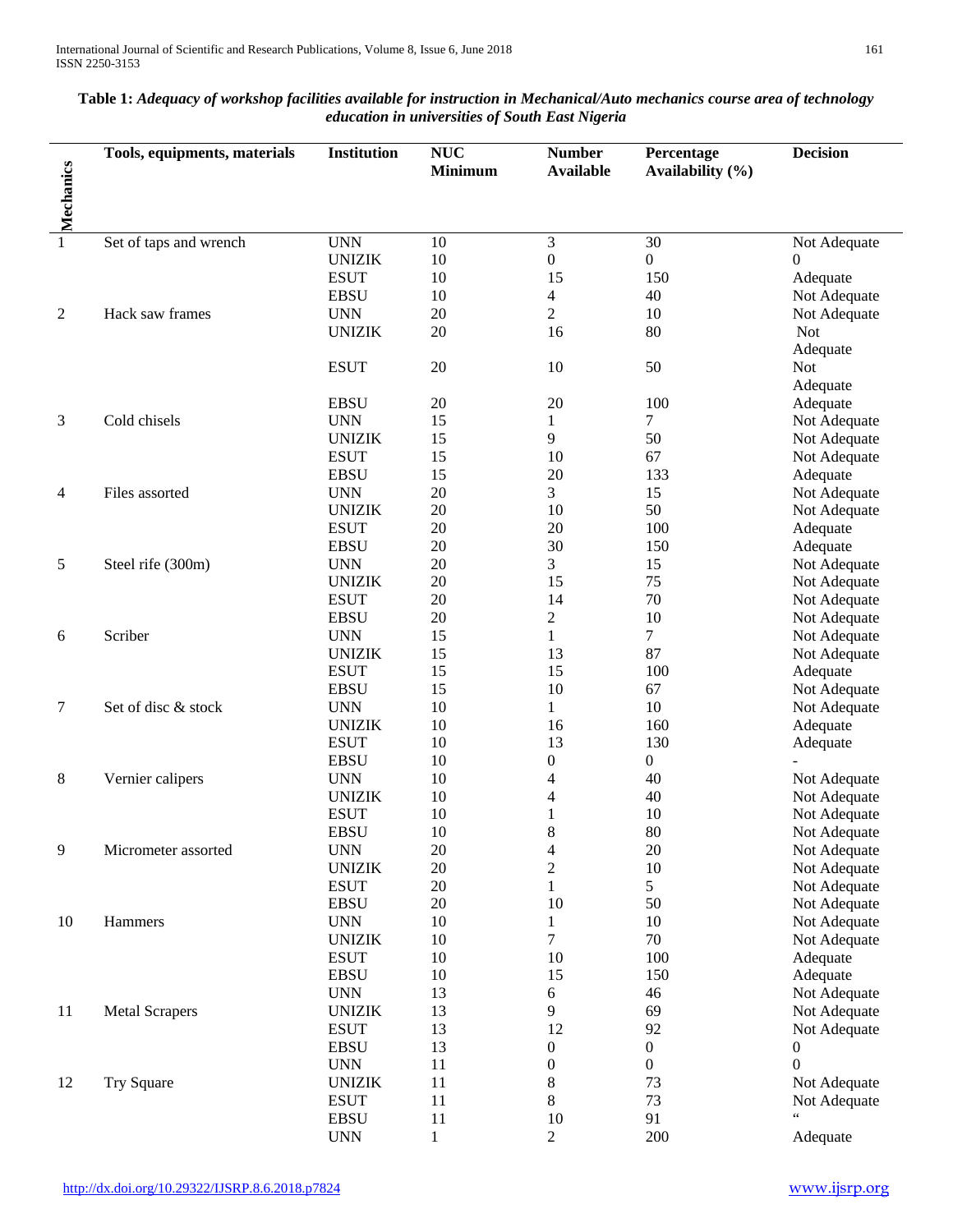| 13 | <b>Sanding Machine</b>       | <b>UNIZIK</b><br><b>ESUT</b> | 1<br>1                             | $\overline{c}$<br>3      | 200<br>300             | Adequate<br>Adequate         |
|----|------------------------------|------------------------------|------------------------------------|--------------------------|------------------------|------------------------------|
|    |                              | <b>EBSU</b>                  | 1                                  | $\boldsymbol{0}$         | 0                      | 0                            |
| 14 | Grinding Machine (universal) | <b>UNN</b><br><b>UNIZIK</b>  | 1<br>1                             | 1                        | 100                    | Adequate<br>Adequate         |
|    |                              | <b>ESUT</b>                  | 1                                  | $\mathbf{1}$             | 100                    | Adequate                     |
|    |                              | <b>EBSU</b>                  | 1                                  | 3                        | 300                    | Adequate                     |
|    |                              | <b>UNN</b>                   | 1                                  | 1                        | 100                    | Adequate                     |
| 15 | Power Hacksaw                | <b>UNIZIK</b>                | 1                                  | 1                        | 100                    | Adequate                     |
|    |                              | <b>ESUT</b>                  | 1                                  | 1                        | 100                    | Adequate                     |
|    |                              | <b>EBSU</b>                  | 1                                  | $\boldsymbol{0}$         | $\boldsymbol{0}$       | $\Omega$                     |
|    |                              | <b>UNN</b>                   | 18                                 | 10                       | 56                     | Not Adequate                 |
| 16 | <b>Benches Vices</b>         | <b>UNIZIK</b>                | 18                                 | 1                        | 6                      | Not Adequate                 |
|    |                              | <b>ESUT</b>                  | 18                                 | 25                       | 139                    | Adequate                     |
|    |                              | <b>EBSU</b>                  | 18                                 | $\overline{c}$           | 11                     | Not Adequate                 |
|    |                              | <b>UNN</b>                   | 5                                  | $\overline{4}$           | 80                     | Not Adequate                 |
| 17 | <b>Central Lattice</b>       | <b>UNIZIK</b>                | 5                                  | $\boldsymbol{0}$         | $\boldsymbol{0}$       | 0                            |
|    |                              | <b>ESUT</b>                  | 5                                  | 3                        | 60                     | Not Adequate                 |
|    |                              | <b>EBSU</b>                  | 5                                  | $\overline{c}$           | 40                     | Not Adequate                 |
|    |                              | <b>UNN</b>                   | 10                                 | 5                        | 50                     | Not Adequate                 |
| 18 | Grinding Wheel               | <b>UNIZIK</b>                | 10                                 | 4                        | 40                     | Not Adequate                 |
|    |                              | <b>ESUT</b>                  | 10                                 | 6                        | 60                     | Not Adequate                 |
|    |                              | <b>EBSU</b>                  | 10                                 | $\boldsymbol{0}$         | $\boldsymbol{0}$       | $\Omega$                     |
|    |                              | <b>UNN</b>                   | 2                                  |                          | 50                     | Not Adequate                 |
| 19 | Pillar Drilling Machine      | <b>UNIZIK</b><br><b>ESUT</b> | 2                                  | $\boldsymbol{0}$         | $\boldsymbol{0}$<br>50 | $\theta$                     |
|    |                              | <b>EBSU</b>                  | $\boldsymbol{2}$<br>$\overline{c}$ | 1<br>4                   | 200                    | Not Adequate<br>Adequate     |
|    |                              | <b>UNN</b>                   | 10                                 | $\overline{7}$           | 70                     | Not Adequate                 |
| 20 | Milling Cutter Assorted      | <b>UNIZIK</b>                | 10                                 | 8                        | 80                     | Not Adequate                 |
|    |                              | <b>ESUT</b>                  | 10                                 | 12                       | 120                    | Adequate                     |
|    |                              | <b>EBSU</b>                  | 10                                 | 0                        | $\boldsymbol{0}$       | $\Omega$                     |
|    |                              | <b>UNN</b>                   | 1                                  | 1                        | 100                    | Adequate                     |
| 21 | Universal Milling Machine    | <b>UNIZIK</b>                | 1                                  | $\boldsymbol{0}$         | 0                      | 0                            |
|    |                              | <b>ESUT</b>                  | 1                                  | 1                        | 100                    | Adequate                     |
|    |                              | <b>EBSU</b>                  | 1                                  |                          | 100                    | Adequate                     |
|    |                              | <b>UNN</b>                   | $\overline{\mathbf{c}}$            | $\theta$                 | $\boldsymbol{0}$       | $\theta$                     |
| 22 | <b>Surface Plates</b>        | <b>UNIZIK</b>                | $\overline{\mathbf{c}}$            |                          | 50                     | Not Adequate                 |
|    |                              | <b>ESUT</b>                  | $\overline{c}$                     | 1                        | 50                     | Not Adequate                 |
|    |                              | <b>EBSU</b>                  | $\overline{2}$                     | 3                        | 150                    | Adequate                     |
|    |                              | <b>UNN</b>                   | 10                                 | $\boldsymbol{0}$         | $\boldsymbol{0}$       | 0                            |
| 23 | <b>Forging Hammers</b>       | <b>UNIZIK</b>                | $10\,$                             | $\overline{c}$           | 20                     | Not Adequate                 |
|    |                              | <b>ESUT</b>                  | 10                                 | 10                       | 100                    | Adequate                     |
|    |                              | <b>EBSU</b>                  | 10                                 | 15                       | 150                    | Adequate                     |
|    |                              | <b>UNN</b>                   | 4                                  | $\overline{\mathcal{A}}$ | 100                    | Adequate                     |
| 24 | <b>Blow Lamps</b>            | <b>UNIZIK</b>                | 4                                  | $\overline{c}$           | 50                     | Not Adequate                 |
|    |                              | <b>ESUT</b>                  | 4                                  | 3                        | 75                     | Not Adequate                 |
|    |                              | <b>EBSU</b><br><b>UNN</b>    | 4<br>20                            | $\mathbf{1}$<br>12       | 25<br>60               | Not Adequate                 |
| 25 | Soldering Bits               | <b>UNIZIK</b>                | 20                                 | 1                        | 5                      | Not Adequate<br>Not Adequate |
|    |                              | <b>ESUT</b>                  | 20                                 | 20                       | 100                    | Adequate                     |
|    |                              | <b>EBSU</b>                  | 20                                 | 40                       | 200                    | Adequate                     |
|    |                              | <b>UNN</b>                   | $\overline{c}$                     | $\boldsymbol{2}$         | 100                    | Adequate                     |
| 26 | Anvil                        | <b>UNIZIK</b>                | $\boldsymbol{2}$                   | $\mathbf{1}$             | 50                     | Not Adequate                 |
|    |                              | <b>ESUT</b>                  | $\overline{c}$                     | $\mathbf{1}$             | 50                     | Not Adequate                 |
|    |                              | <b>EBSU</b>                  | $\boldsymbol{2}$                   | $\mathfrak 3$            | 150                    | Adequate                     |
|    |                              | <b>UNN</b>                   | $\mathbf{1}$                       | $\mathbf{1}$             | 100                    | Adequate                     |
| 27 | <b>Blacksmith Hearth</b>     | <b>UNIZIK</b>                | 1                                  | $\boldsymbol{0}$         | 0                      | $\Omega$                     |
|    |                              | <b>ESUT</b>                  | 1                                  | 1                        | 100                    | Adequate                     |
|    |                              | <b>EBSU</b>                  | $\mathbf{1}$                       | $\mathbf{1}$             | 100                    | Adequate                     |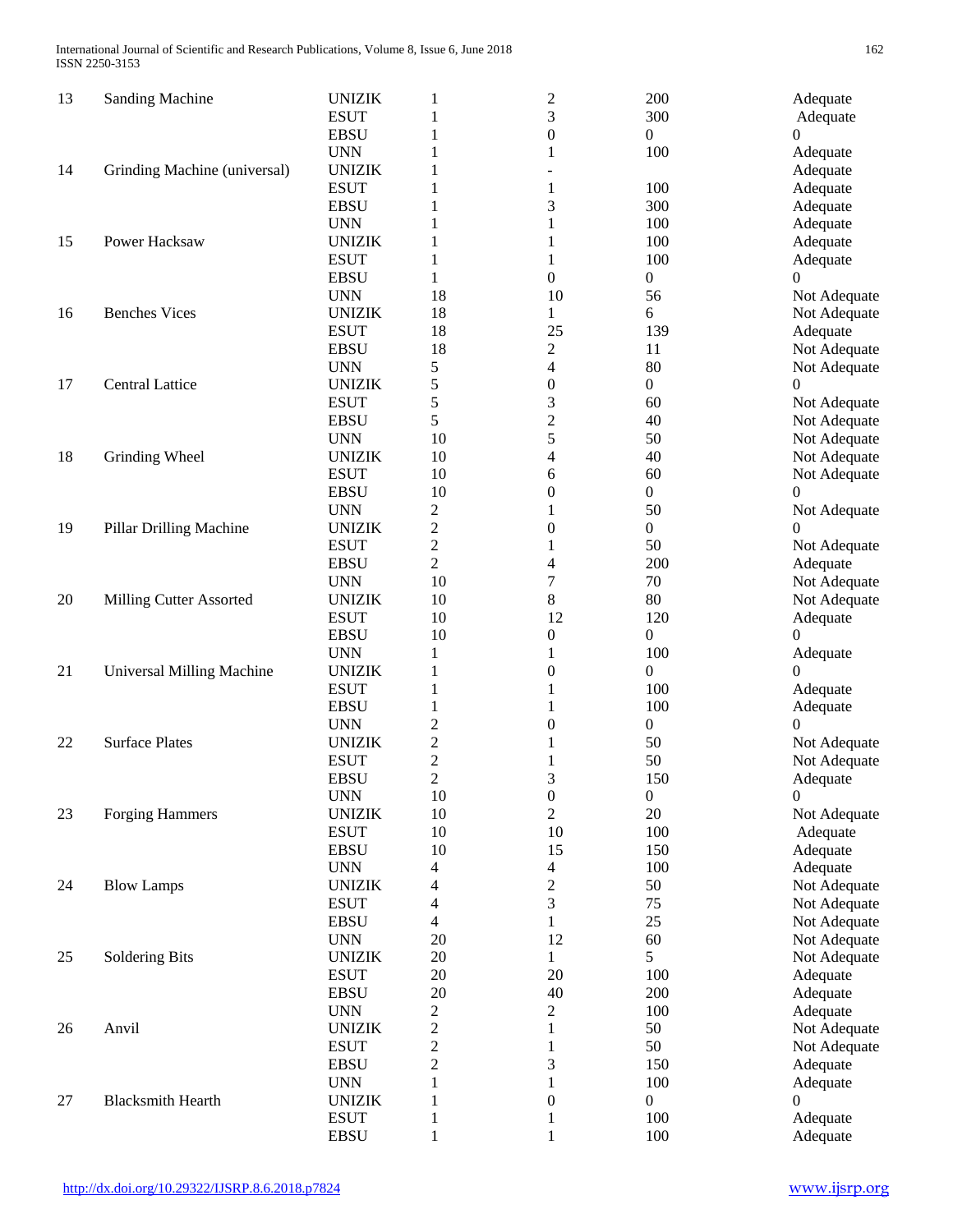|    |                               | <b>UNN</b>    | 15             | 15                       | 67               | Not Adequate         |
|----|-------------------------------|---------------|----------------|--------------------------|------------------|----------------------|
| 28 | <b>Flat Nose Fliers</b>       | <b>UNIZIK</b> | 15             | 3                        | 20               | Not Adequate         |
|    |                               | <b>ESUT</b>   | 15             | 4                        | 27               | Not Adequate         |
|    |                               | <b>EBSU</b>   | 15             | 5                        | 33               | Not Adequate         |
|    |                               | <b>UNN</b>    | $\overline{c}$ | 1                        | 50               | Not Adequate         |
| 29 | <b>Furnace For Heat Treat</b> | <b>UNIZIK</b> | 2              | 1                        | 50               | Not Adequate         |
|    |                               | <b>ESUT</b>   | $\overline{c}$ | $\overline{2}$           | 100              | Adequate             |
|    |                               | <b>EBSU</b>   | $\overline{c}$ | 1                        | 50               | Not Adequate         |
|    |                               | <b>UNN</b>    | $\overline{c}$ | 1                        | 50               | Not Adequate         |
| 30 | Piper Cutter                  | <b>UNIZIK</b> | $\overline{c}$ | $\boldsymbol{0}$         | $\boldsymbol{0}$ | 0                    |
|    |                               | <b>ESUT</b>   | $\overline{c}$ | $\boldsymbol{0}$         | $\boldsymbol{0}$ | $\overline{0}$       |
|    |                               | <b>EBSU</b>   | $\overline{c}$ | $\overline{c}$           | 100              | Adequate             |
|    |                               | <b>UNN</b>    | 15             | 10                       | 67               | Not Adequate         |
| 31 | Punches                       | <b>UNIZIK</b> | 15             | 2                        | 13               | Not Adequate         |
|    |                               | <b>ESUT</b>   | 15             | 10                       | 67               | Not Adequate         |
|    |                               | <b>EBSU</b>   | 15             | 20                       | 133              | Adequate             |
|    |                               | <b>UNN</b>    | 1              | 1                        | 100              | Adequate             |
| 32 | Life Vehicle                  | <b>UNIZIK</b> | 1              | 0                        | 0                |                      |
|    |                               | <b>ESUT</b>   | 1              | 1                        | 100              | Adequate             |
|    |                               | <b>EBSU</b>   | 1              | $\theta$                 | 0                |                      |
|    |                               | <b>UNN</b>    | 1              | 1                        | 100              | Adequate             |
| 33 | Dead Vehicle                  | <b>UNIZIK</b> | 1              | $\boldsymbol{0}$         | 0                |                      |
|    |                               | <b>ESUT</b>   | 1              | 2                        | 200              | Adequate             |
|    |                               | <b>EBSU</b>   |                | $\boldsymbol{0}$         | $\boldsymbol{0}$ |                      |
|    |                               | <b>UNN</b>    | 1              | 1                        | 100              | Adequate             |
| 34 | Diesel Vehicle                | <b>UNIZIK</b> | 1              | 0                        | 0                |                      |
|    |                               | <b>ESUT</b>   | 1              | 0                        | $\boldsymbol{0}$ |                      |
|    |                               | <b>EBSU</b>   | 1              | 0                        | 0                | ---                  |
|    |                               | <b>UNN</b>    | 1              | 1                        | 100              |                      |
| 35 | Petrol Engine                 | <b>UNIZIK</b> | 1              | 1                        | 100              | Adequate<br>Adequate |
|    |                               | <b>ESUT</b>   | 1              | $\theta$                 | $\boldsymbol{0}$ |                      |
|    |                               | <b>EBSU</b>   |                | $\boldsymbol{0}$         | 0                | $---$<br>$---$       |
|    |                               | <b>UNN</b>    | 1<br>1         | 1                        | 100              | Adequate             |
|    | Chassis                       | <b>UNIZIK</b> |                |                          |                  |                      |
| 36 |                               |               | 1              | $\boldsymbol{0}$         | $\boldsymbol{0}$ | ---                  |
|    |                               | <b>ESUT</b>   | $\mathbf{1}$   | $\boldsymbol{0}$         | $\boldsymbol{0}$ | $---$                |
|    |                               | <b>EBSU</b>   | $\mathbf{1}$   | 0                        | $\boldsymbol{0}$ | ---                  |
|    |                               | <b>UNN</b>    | 10             | 9                        | 90               | Not Adequate         |
| 37 | Spanners Open Ended           | <b>UNIZIK</b> | 10             | 5                        | 50               | Not Adequate         |
|    |                               | <b>ESUT</b>   | 10             | 10                       | 100              | Adequate             |
|    |                               | <b>EBSU</b>   | 10             | $\boldsymbol{0}$         | $\boldsymbol{0}$ | $---$                |
|    |                               | <b>UNN</b>    | 10             | 14                       | 140              | Adequate             |
| 38 | <b>Ring Spanners</b>          | <b>UNIZIK</b> | 10             | 5                        | 50               | Not Adequate         |
|    |                               | <b>ESUT</b>   | 10             | 8                        | 80               | Not Adequate         |
|    |                               | <b>EBSU</b>   | 10             | 42                       | 420              | Adequate             |
|    |                               | <b>UNN</b>    | 6              | 3                        | 50               | Not Adequate         |
| 39 | Socket Spanner                | <b>UNIZIK</b> | 6              | 8                        | 133              | Adequate             |
|    |                               | <b>ESUT</b>   | 6              | 11                       | 183              | Adequate             |
|    |                               | <b>EBSU</b>   | 6              | 10                       | 167              | Adequate             |
|    |                               | <b>UNN</b>    | 10             | 5                        | 50               | Not Adequate         |
| 40 | <b>Ball Pen hammer</b>        | <b>UNIZIK</b> | 10             | 6                        | 60               | Not Adequate         |
|    |                               | <b>ESUT</b>   | 10             | 10                       | 100              | Adequate             |
|    |                               | <b>EBSU</b>   | 10             | 1                        | 10               | Not Adequate         |
|    |                               | <b>UNN</b>    | 10             | $\overline{c}$           | 20               | Not Adequate         |
| 41 | <b>Pullers Assorted</b>       | <b>UNIZIK</b> | 10             | 4                        | 40               | Not Adequate         |
|    |                               | <b>ESUT</b>   | 10             | 3                        | 30               | Not Adequate         |
|    |                               | <b>EBSU</b>   | 10             | $\boldsymbol{0}$         | $\overline{0}$   | $\overline{a}$       |
|    |                               | <b>UNN</b>    | 10             | $\overline{\mathbf{c}}$  | 20               | Not Adequate         |
| 42 | <b>Grease Guns</b>            | <b>UNIZIK</b> | 10             | $\overline{\mathcal{L}}$ | 40               | Not Adequate         |
|    |                               | <b>ESUT</b>   | 10             | 3                        | 30               | Not Adequate         |
|    |                               |               |                |                          |                  |                      |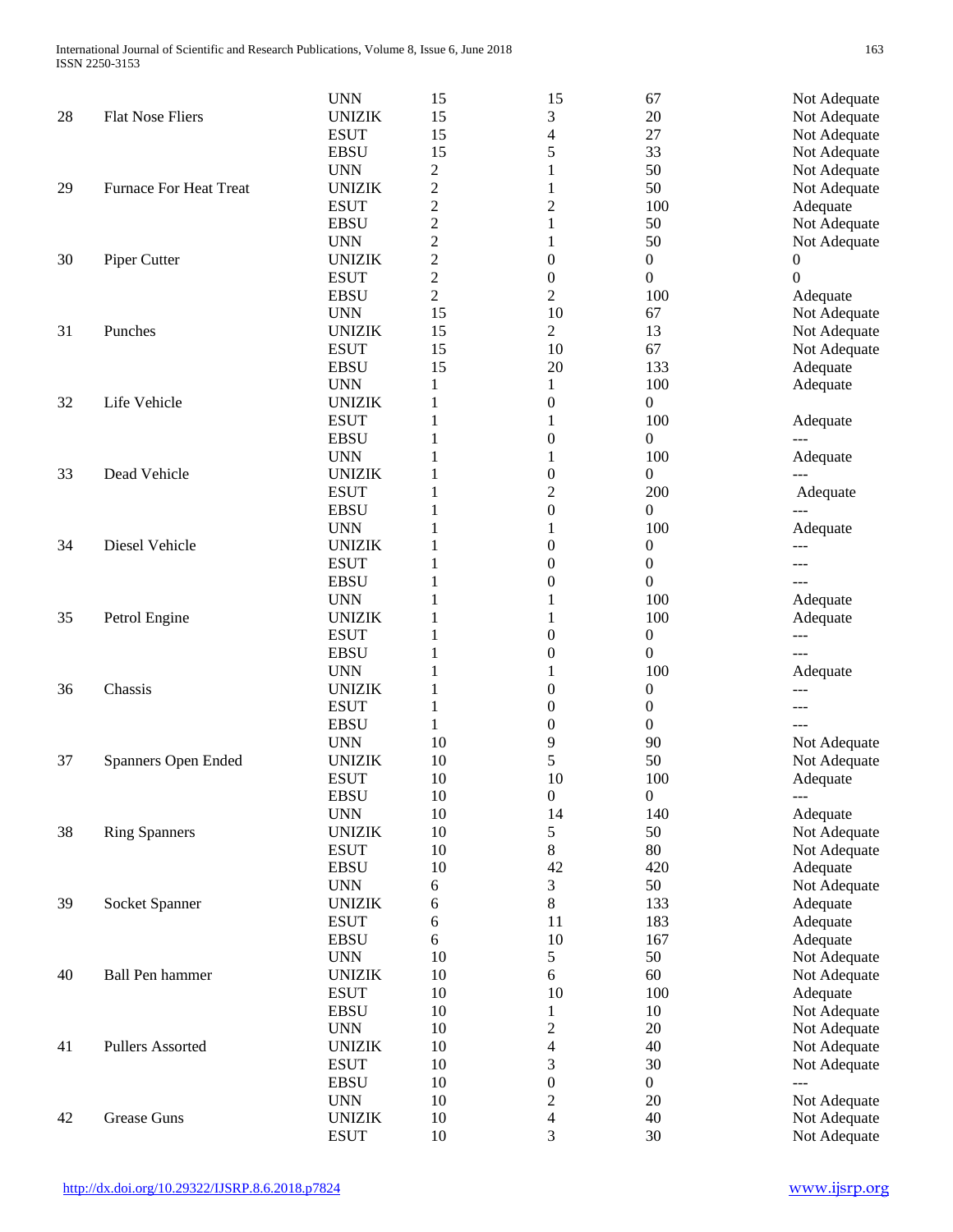|    |                              | <b>EBSU</b>   | 10           | 5                        | 50               | Not Adequate |
|----|------------------------------|---------------|--------------|--------------------------|------------------|--------------|
|    |                              | <b>UNN</b>    | 10           | 7                        | 70               | Not Adequate |
| 43 | <b>Screw Driver Assorted</b> | <b>UNIZIK</b> | 10           | 2                        | 20               | Not Adequate |
|    |                              | <b>ESUT</b>   | 10           | 9                        | 90               | Not Adequate |
|    |                              | <b>EBSU</b>   | 10           | 0                        | $\boldsymbol{0}$ | ---          |
|    |                              | <b>UNN</b>    | 20           | 12                       | 60               | Not Adequate |
| 44 | Pliers Assorted              | <b>UNIZIK</b> | 20           | 4                        | 20               | Not Adequate |
|    |                              | <b>ESUT</b>   | 20           | 16                       | 80               | Not Adequate |
|    |                              |               | 20           | 5                        | 25               |              |
|    |                              | <b>EBSU</b>   |              |                          |                  | Not Adequate |
|    |                              | <b>UNN</b>    | 20           | 10                       | 50               | Not Adequate |
| 45 | <b>Chisel Assorted</b>       | <b>UNIZIK</b> | 20           | 7                        | 35               | Not Adequate |
|    |                              | <b>ESUT</b>   | 20           | 10                       | 50               | Not Adequate |
|    |                              | <b>EBSU</b>   | 20           | 10                       | 50               | Not Adequate |
|    |                              | <b>UNN</b>    | 15           | 8                        | 53               | Not Adequate |
| 46 | <b>Files Assorted</b>        | <b>UNIZIK</b> | 15           | 6                        | 40               | Not Adequate |
|    |                              | <b>ESUT</b>   | 15           | 20                       | 134              | Adequate     |
|    |                              | <b>EBSU</b>   | 15           | 30                       | 200              | Adequate     |
|    |                              | <b>UNN</b>    | 10           | 4                        | 40               | Not Adequate |
| 47 | <b>Engineers Square</b>      | <b>UNIZIK</b> | 10           | 2                        | 20               | Not Adequate |
|    |                              | <b>ESUT</b>   | 10           | 6                        | 60               | Not Adequate |
|    |                              | <b>EBSU</b>   | 10           | 0                        | 0                |              |
|    |                              | <b>UNN</b>    | 10           | 6                        | 60               | Not Adequate |
| 48 | Allen Keys                   | <b>UNIZIK</b> | 10           | 9                        | 90               | Not Adequate |
|    |                              | <b>ESUT</b>   | 10           | 13                       | 130              | Adequate     |
|    |                              | <b>EBSU</b>   | 10           | 2                        | $20\,$           | Not Adequate |
|    |                              | <b>UNN</b>    | 10           | $\overline{\mathcal{L}}$ | 40               | Not Adequate |
| 49 | <b>Twist Drills</b>          | <b>UNIZIK</b> | 10           | 7                        | 70               | Not Adequate |
|    |                              | <b>ESUT</b>   | 10           | 11                       | 110              |              |
|    |                              |               |              |                          |                  | Adequate     |
|    |                              | <b>EBSU</b>   | 10           | 20                       | 200              | Adequate     |
|    |                              | <b>UNN</b>    | 5            | 6                        | 120              | Adequate     |
| 50 | Tread Cutting Taps and Dies  | <b>UNIZIK</b> | 5            | 2                        | 40               | Not Adequate |
|    |                              | <b>ESUT</b>   | 5            | 3                        | 60               | Not Adequate |
|    |                              | <b>EBSU</b>   | 5            | 14                       | 280              | Adequate     |
|    |                              | <b>UNN</b>    | 5            | 5                        | 100              | Adequate     |
| 51 | <b>Rubber Mallets</b>        | <b>UNIZIK</b> | 5            | 8                        | 160              | Adequate     |
|    |                              | <b>ESUT</b>   | 5            | 10                       | 200              | Adequate     |
|    |                              | <b>EBSU</b>   | 5            | 4                        | 80               | Not Adequate |
|    |                              | <b>UNN</b>    | 5            | 4                        | 80               | Not Adequate |
| 52 | <b>Tyre Levers</b>           | <b>UNIZIK</b> | 5            | $\overline{2}$           | 40               | Not Adequate |
|    |                              | <b>ESUT</b>   | 5            | 4                        | 80               | Not Adequate |
|    |                              | <b>EBSU</b>   | 5            | $\overline{c}$           | 40               | Not Adequate |
|    |                              | <b>UNN</b>    | 1            | 1                        | 100              | Adequate     |
| 53 | Air Compressor               | <b>UNIZIK</b> | 1            | 1                        | 100              | Adequate     |
|    |                              | <b>ESUT</b>   | 1            | 1                        | 100              | Adequate     |
|    |                              | <b>EBSU</b>   | 1            | $\overline{c}$           | 200              | Adequate     |
|    |                              | <b>UNN</b>    | 1            | 1                        | 100              | Adequate     |
| 54 | <b>Battery Charger</b>       | <b>UNIZIK</b> | 1            | $\boldsymbol{0}$         | $\boldsymbol{0}$ | <u>---</u>   |
|    |                              | <b>ESUT</b>   | 1            | 1                        | 100              | Adequate     |
|    |                              | <b>EBSU</b>   |              |                          | 100              |              |
|    |                              |               | 1            | 1                        |                  | Adequate     |
|    |                              | <b>UNN</b>    | 1            | $\mathbf{1}$             | 100              | Adequate     |
| 55 | <b>Welding Equipment</b>     | <b>UNIZIK</b> | 1            | 4                        | 400              | Adequate     |
|    |                              | <b>ESUT</b>   | $\mathbf{1}$ | $\mathbf{1}$             | 100              | Adequate     |
|    |                              | <b>EBSU</b>   | $\mathbf{1}$ | $\mathbf{1}$             | 100              | Adequate     |
|    |                              | <b>UNN</b>    | 10           | 11                       | 110              | Adequate     |
| 56 | Electric Soldering Iron      | <b>UNIZIK</b> | 10           | 3                        | 30               | Not Adequate |
|    |                              | <b>ESUT</b>   | 10           | 6                        | 60               | Not Adequate |
|    |                              | <b>EBSU</b>   | 10           | 8                        | 80               | Not Adequate |
|    |                              | <b>UNN</b>    | 10           | 6                        | 60               | Not Adequate |
| 57 | Soldering Lead               | <b>UNIZIK</b> | 10           | 1                        | 10               | Not Adequate |
|    |                              |               |              |                          |                  |              |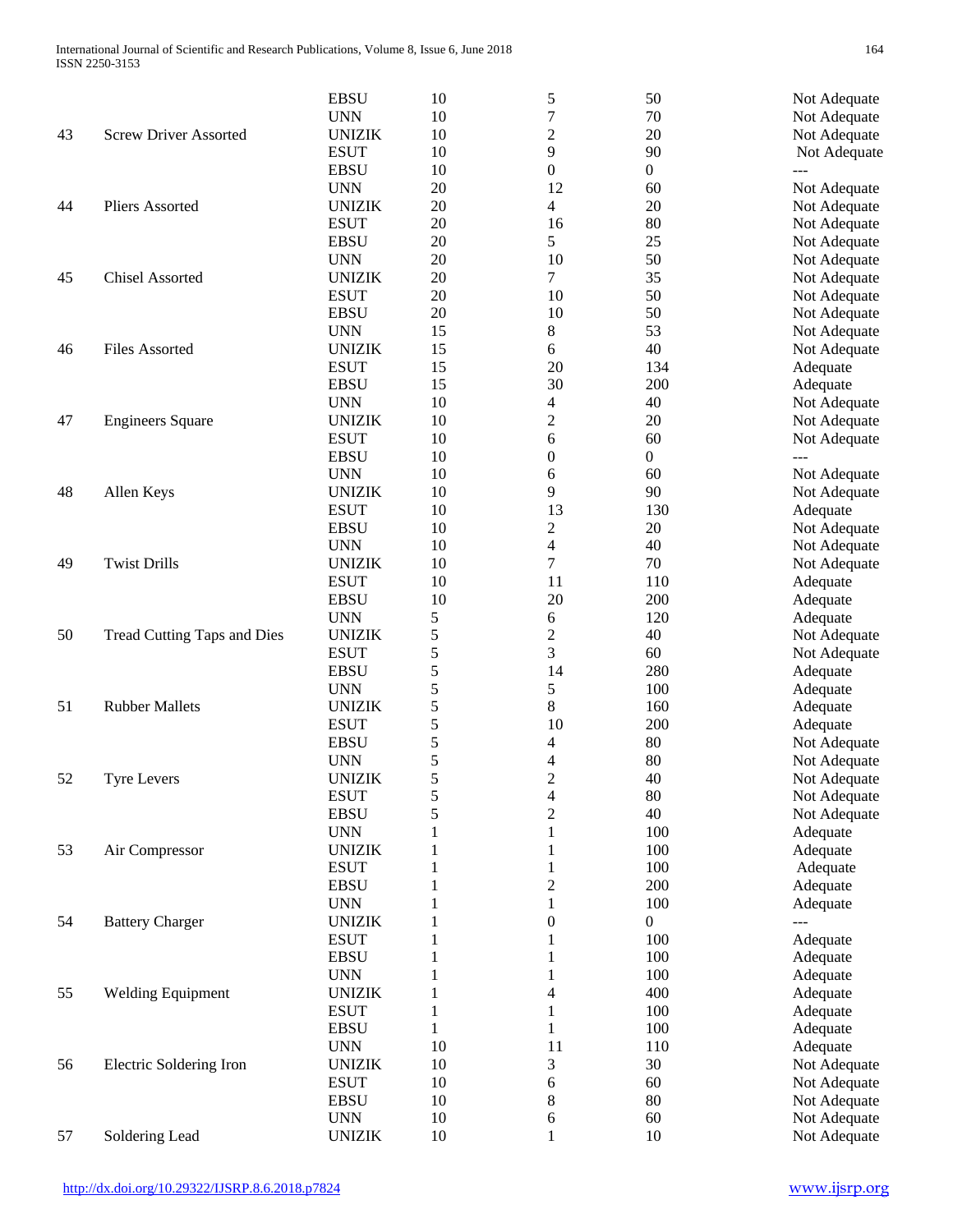|    |                                | <b>ESUT</b>   | 10 | 8        | 80       | Not Adequate |
|----|--------------------------------|---------------|----|----------|----------|--------------|
|    |                                | <b>EBSU</b>   | 10 | $\theta$ | 0        | ---          |
|    |                                | <b>UNN</b>    |    |          | 100      | Adequate     |
| 58 | <b>Grinding Machine</b>        | <b>UNIZIK</b> |    |          | 100      | Adequate     |
|    |                                | <b>ESUT</b>   |    |          | 100      | Adequate     |
|    |                                | <b>EBSU</b>   |    | 3        | 300      | Adequate     |
|    |                                | <b>UNN</b>    |    |          | 100      | Adequate     |
| 59 | <b>Wheel Balancing Machine</b> | <b>UNIZIK</b> |    |          | 100      | Adequate     |
|    |                                | <b>ESUT</b>   |    |          | 100      | Adequate     |
|    |                                | <b>EBSU</b>   |    |          | 100      | Adequate     |
|    |                                | <b>UNN</b>    |    |          | 100      | Adequate     |
| 60 | Wheel Alignment Machine        | <b>UNIZIK</b> |    | 0        | $\theta$ |              |
|    |                                | <b>ESUT</b>   |    | $\theta$ | $\theta$ |              |
|    |                                | <b>EBSU</b>   |    | 0        | 0        | ---          |

 Data contained in Table 4 shows that 60 workshop facility items were evaluated in mechanical/auto mechanics course area in four universities (f = 240). 31 items were available ( $f = 124$ ) in all the universities studied. Using the NUC minimum standard/requirement for each of the workshop facility item presented, 85 cases out of the whole were above 100 percent available and were regarded as adequate; others were found to be below 100 percent and regarded as inadequate. Generally, the workshop facilities in 85 cases were adequate and inadequate in 107 cases. Hence, the workshop facilities available for instruction in mechanical/auto mechanics course area in universities of south east Nigeria is inadequate. The facilities found adequate in all the universities include; sanding machine, power hacksaw, universal milling machine, blacksmith hearth, air compressor, welding equipment, grinding machine and wheel balancing machine.

| S/N | <b>Tools, Equipment, Materials</b> | <b>Institution</b> | <b>NUC</b>     | <b>Number</b>    | Percentage       | <b>Decision</b> |
|-----|------------------------------------|--------------------|----------------|------------------|------------------|-----------------|
|     |                                    |                    | <b>Minimum</b> | <b>Available</b> | Availability (%) |                 |
|     |                                    | <b>UNN</b>         | 3              | $\mathbf{2}$     | 67               | Not Adequate    |
| 61  | <b>Universal Pipe Banding</b>      | <b>UNIZIK</b>      | 3              | $\boldsymbol{0}$ | $\boldsymbol{0}$ | ---             |
|     |                                    | <b>ESUT</b>        | 3              | $\overline{c}$   | 67               | Not Adequate    |
|     |                                    | <b>EBSU</b>        | 3              |                  | 33               | Not Adequate    |
|     |                                    | <b>UNN</b>         | 10             | 6                | 60               | Not Adequate    |
| 62  | Long Nose Pliers                   | <b>UNIZIK</b>      | 10             | 6                | 60               | Not +Adequate   |
|     |                                    | <b>ESUT</b>        | 10             | 7                | 70               | Not Adequate    |
|     |                                    | <b>EBSU</b>        | 10             | 8                | 80               | Not Adequate    |
|     |                                    | <b>UNN</b>         | 6              | 4                | 67               | Not Adequate    |
| 63  | <b>Blow Lamps</b>                  | <b>UNIZIK</b>      | 6              | 5                | 83               | Not Adequate    |
|     |                                    | <b>ESUT</b>        | 6              | 6                | 100              | Adequate        |
|     |                                    | <b>EBSU</b>        | 6              | 3                | 50               | Not Adequate    |
|     |                                    | <b>UNN</b>         | 15             | $\boldsymbol{0}$ | $\overline{0}$   |                 |
| 64  | <b>Hammers Assorted Sizes</b>      | <b>UNIZIK</b>      | 15             | 14               | 93               | Not Adequate    |
|     |                                    | <b>ESUT</b>        | 15             | 16               | 107              | Adequate        |
|     |                                    | <b>EBSU</b>        | 15             | 10               | 67               | Not Adequate    |
|     |                                    | <b>UNN</b>         | 3              | 0                | $\overline{0}$   |                 |
| 65  | Hand Drill                         | <b>UNIZIK</b>      | 3              | $\overline{c}$   | 67               | Not Adequate    |
|     |                                    | <b>ESUT</b>        | 3              | $\overline{c}$   | 67               | Not Adequate    |
|     |                                    | <b>EBSU</b>        | 3              | $\overline{c}$   | 67               | Not Adequate    |
|     |                                    | <b>UNN</b>         | 10             | 25               | 250              | Adequate        |
| 66  | <b>Cold Chisel Sets</b>            | <b>UNIZIK</b>      | 10             | 4                | 40               | Not Adequate    |
|     |                                    | <b>ESUT</b>        | 10             | 4                | 40               | Adequate        |
|     |                                    | <b>EBSU</b>        | 10             | 11               | 110              | Adequate        |
|     |                                    | <b>UNN</b>         | 20             | 20               | 100              | Adequate        |
| 67  | <b>Screw Driver</b>                | <b>UNIZIK</b>      | 20             | 40               | 200              | Adequate        |
|     |                                    | <b>ESUT</b>        | 20             | $\overline{2}$   | 10               | Not Adequate    |
|     |                                    | <b>EBSU</b>        | 20             | 25               | 125              | Adequate        |
|     |                                    | <b>UNN</b>         | 15             | $\theta$         | $\theta$         |                 |

**Table 2:** *Adequacy of workshop facilities available for instruction in applied electric/electronics course area of technology education in universities of south east Nigeria*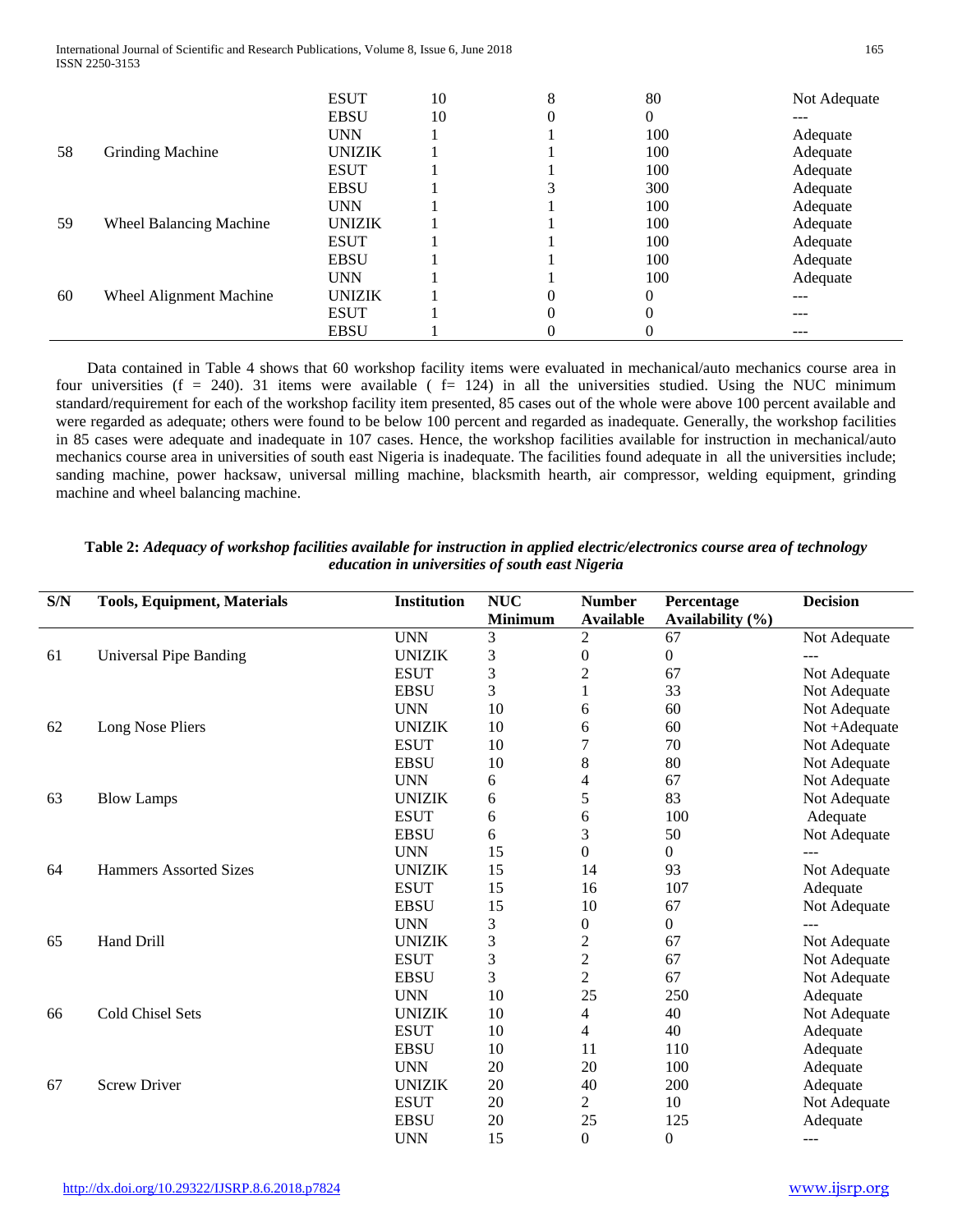| 68 | Soldering Iron Assorted       | <b>UNIZIK</b> | 15 | 10                       | 67               | Not Adequate   |
|----|-------------------------------|---------------|----|--------------------------|------------------|----------------|
|    |                               | <b>ESUT</b>   | 15 | 16                       | 107              | Adequate       |
|    |                               | <b>EBSU</b>   | 15 | 12                       | 80               | Not Adequate   |
|    |                               | <b>UNN</b>    | 20 | $\boldsymbol{0}$         | $\overline{0}$   | ---            |
| 69 | <b>Files Assorted</b>         | <b>UNIZIK</b> | 20 | $\boldsymbol{0}$         | $\boldsymbol{0}$ | $---$          |
|    |                               | <b>ESUT</b>   | 20 | 20                       | 100              | Adequate       |
|    |                               | <b>EBSU</b>   | 20 | 15                       | 75               | Not Adequate   |
|    |                               | <b>UNN</b>    | 5  | $\boldsymbol{0}$         | $\boldsymbol{0}$ | $---$          |
| 70 | Wire Gauze                    | <b>UNIZIK</b> | 5  | $\boldsymbol{0}$         | 0                | ---            |
|    |                               | <b>ESUT</b>   | 5  | $\overline{c}$           | 40               | Not Adequate   |
|    |                               | <b>EBSU</b>   | 5  | 3                        | 60               | Not Adequate   |
|    |                               | <b>UNN</b>    | 20 | $\boldsymbol{0}$         | $\overline{0}$   |                |
| 71 | Cathode Ray Tube              | <b>UNIZIK</b> | 20 | 6                        | 30               | Not Adequate   |
|    |                               | <b>ESUT</b>   | 20 | 5                        | 25               | Not Adequate   |
|    |                               | <b>EBSU</b>   | 20 | 3                        | 15               | Not Adequate   |
|    |                               | <b>UNN</b>    | 20 | $\boldsymbol{0}$         | $\mathbf{0}$     | $---$          |
| 72 | <b>Measuring Tape</b>         | <b>UNIZIK</b> | 20 | 5                        | 25               | Not Adequate   |
|    |                               | <b>ESUT</b>   | 20 | $\overline{\mathcal{L}}$ | 20               | Not Adequate   |
|    |                               | <b>EBSU</b>   | 20 | 18                       | 90               | Not Adequate   |
|    |                               | <b>UNN</b>    | 20 | $\boldsymbol{0}$         | $\boldsymbol{0}$ | $\overline{a}$ |
| 73 | Metal Rectifier               | <b>UNIZIK</b> | 20 | 14                       | 70               | Not Adequate   |
|    |                               | <b>ESUT</b>   | 20 | 1                        | 5                | Not Adequate   |
|    |                               | <b>EBSU</b>   | 20 | 14                       | 70               | Not Adequate   |
| 74 |                               | <b>UNN</b>    | 10 | $\boldsymbol{0}$         | $\boldsymbol{0}$ | ---            |
|    | <b>Fixtures-Fluorescent</b>   | <b>UNIZIK</b> | 10 | $\theta$                 | $\boldsymbol{0}$ | $---$          |
|    |                               | <b>ESUT</b>   | 10 | $\boldsymbol{0}$         | $\boldsymbol{0}$ | ---            |
|    |                               | <b>EBSU</b>   | 10 | 5                        | 50               | Not Adequate   |
|    |                               | <b>UNN</b>    | 20 | 0                        | $\boldsymbol{0}$ | ---            |
| 75 | <b>Capacitors Assorted</b>    | <b>UNIZIK</b> | 20 | $\boldsymbol{0}$         | $\boldsymbol{0}$ | ---            |
|    |                               | <b>ESUT</b>   | 20 | $\boldsymbol{0}$         | $\boldsymbol{0}$ | $---$          |
|    |                               | <b>EBSU</b>   | 20 | 5                        | 25               | Not Adequate   |
|    |                               | <b>UNN</b>    | 10 | 0                        | $\boldsymbol{0}$ | $---$          |
| 76 | <b>Bells Electric</b>         | <b>UNIZIK</b> | 10 | $\boldsymbol{0}$         | $\boldsymbol{0}$ | ---            |
|    |                               | <b>ESUT</b>   | 10 | $\boldsymbol{0}$         | $\boldsymbol{0}$ | ---            |
|    |                               | <b>EBSU</b>   | 10 | 15                       | 150              | Adequate       |
|    |                               | <b>UNN</b>    | 10 | $\boldsymbol{0}$         | 0                | ---            |
| 77 | Hydrometer                    | <b>UNIZIK</b> | 10 | $\boldsymbol{0}$         | $\boldsymbol{0}$ | $---$          |
|    |                               | <b>ESUT</b>   | 10 | 1                        | 10               | Not Adequate   |
|    |                               | <b>EBSU</b>   | 10 | $\boldsymbol{0}$         | $\overline{0}$   | $---$          |
|    |                               | <b>UNN</b>    | 10 | $\boldsymbol{0}$         | $\boldsymbol{0}$ | $---$          |
| 78 | Magnetic Kit                  | <b>UNIZIK</b> | 10 | 0                        | $\boldsymbol{0}$ | ---            |
|    |                               | <b>ESUT</b>   | 10 | 1                        | $10\,$           | Not Adequate   |
|    |                               | <b>EBSU</b>   | 10 | $\boldsymbol{0}$         | $\overline{0}$   | $---$          |
|    |                               | <b>UNN</b>    | 10 | 20                       | 200              | Adequate       |
| 79 | <b>Continuity Tester</b>      | <b>UNIZIK</b> | 10 | $\boldsymbol{0}$         | 0                | $---$          |
|    |                               | <b>ESUT</b>   | 5  | $\boldsymbol{0}$         | $\boldsymbol{0}$ | ---            |
|    |                               | <b>EBSU</b>   | 10 | 15                       | 150              | Adequate       |
|    |                               | <b>UNN</b>    | 5  | 1                        | 20               | Not Adequate   |
| 80 | Motor - Wound Motor Induction | <b>UNIZIK</b> | 5  | $\boldsymbol{0}$         | $\mathbf{0}$     | $---$          |
|    |                               | <b>ESUT</b>   | 10 | 1                        | 10               | Not Adequate   |
|    |                               | <b>EBSU</b>   | 5  | $\boldsymbol{0}$         | $\boldsymbol{0}$ | ---            |
| 81 | Miniature Circuit breaker     | <b>UNN</b>    | 10 | $\boldsymbol{0}$         | $\boldsymbol{0}$ |                |
|    |                               | <b>UNIZIK</b> | 10 | $\boldsymbol{0}$         | $\overline{0}$   |                |
|    |                               | <b>ESUT</b>   | 10 | 1                        | 10               | Not Adequate   |
|    |                               | <b>EBSU</b>   | 10 | $\overline{c}$           | 20               | Not Adequate   |
| 82 | Potentiometer                 | <b>UNN</b>    | 10 | 10                       | 100              | Adequate       |
|    |                               | <b>UNIZIK</b> | 10 | $\boldsymbol{0}$         | 0                |                |
|    |                               | <b>ESUT</b>   | 10 | $\boldsymbol{0}$         | 0                |                |
|    |                               | <b>EBSU</b>   | 10 | $\boldsymbol{0}$         | 0                |                |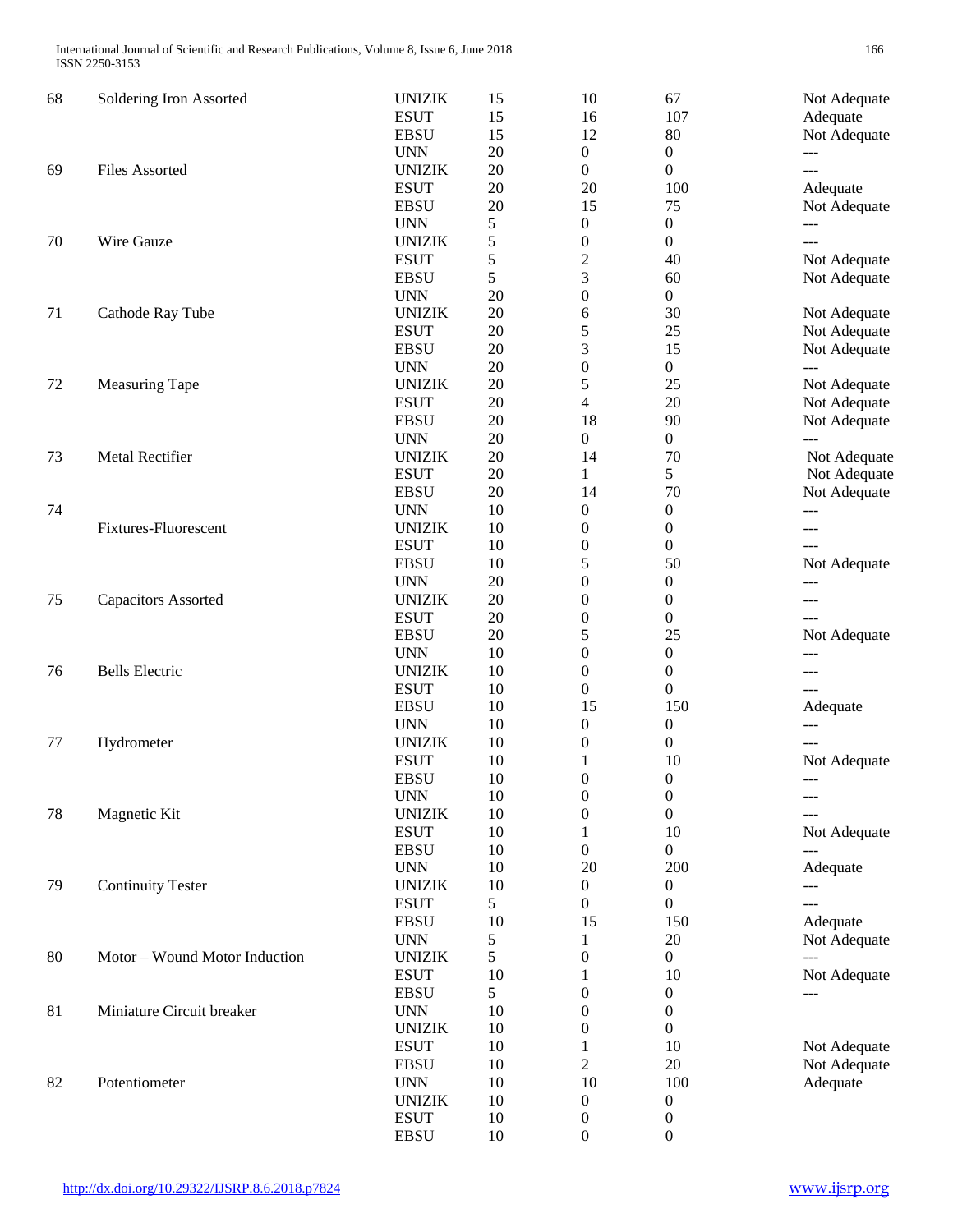| 83 | Motor generator unit 220V    | <b>UNN</b>    | 10             | $\boldsymbol{0}$         | $\boldsymbol{0}$ |              |
|----|------------------------------|---------------|----------------|--------------------------|------------------|--------------|
|    |                              | <b>UNIZIK</b> | 10             | $\boldsymbol{0}$         | $\boldsymbol{0}$ |              |
|    |                              | <b>ESUT</b>   | 10             | 1                        | 10               | Not Adequate |
|    |                              | <b>EBSU</b>   | 10             | $\boldsymbol{0}$         | $\boldsymbol{0}$ |              |
| 84 | Power Supply                 | <b>UNN</b>    | 5              | $\boldsymbol{0}$         | 0                | Not Adequate |
|    |                              | <b>UNIZIK</b> | 5              | 1                        | 20               | Not Adequate |
|    |                              | <b>ESUT</b>   | 5              | 1                        | 20               | Not Adequate |
|    |                              | <b>EBSU</b>   | 5              | 1                        | 20               | Not Adequate |
| 85 | AC and DC Motor              | <b>UNN</b>    | 15             |                          |                  |              |
|    |                              |               | 15             |                          |                  |              |
|    |                              | <b>UNIZIK</b> |                | $\boldsymbol{0}$         | $\boldsymbol{0}$ |              |
|    |                              | <b>ESUT</b>   | 15             | $\overline{\mathcal{L}}$ | 27               | Not Adequate |
|    |                              | <b>EBSU</b>   | 15             | $\boldsymbol{0}$         | $\overline{0}$   |              |
|    | Oscilloscope (Kit/form)      | <b>UNN</b>    | 4              | 5                        | 125              | Adequate     |
| 86 |                              | <b>UNIZIK</b> | 4              | $\overline{c}$           | 50               | Not Adequate |
|    |                              | <b>ESUT</b>   | 4              | 5                        | 125              | Adequate     |
|    |                              | <b>EBSU</b>   | 4              | $\overline{c}$           | 50               | Not Adequate |
|    | Vacuum tube voltmeter        | <b>UNN</b>    | 10             | $\boldsymbol{0}$         | $\boldsymbol{0}$ |              |
| 87 |                              | <b>UNIZIK</b> | 10             | $\boldsymbol{0}$         | $\boldsymbol{0}$ |              |
|    |                              | <b>ESUT</b>   | 10             | 4                        | 40               | Not Adequate |
|    |                              |               |                |                          |                  |              |
|    |                              | <b>EBSU</b>   | 10             | $\boldsymbol{0}$         | $\boldsymbol{0}$ |              |
|    | Voltmeter DC0-25-25-220V     | <b>UNN</b>    | 10             | 20                       | 200              | Adequate     |
| 88 |                              | <b>UNIZIK</b> | 10             | $\boldsymbol{2}$         | 20               | Not Adequate |
|    |                              | <b>ESUT</b>   | 10             | $\mathbf{1}$             | 10               | Not Adequate |
|    |                              | <b>EBSU</b>   | 10             | 15                       | 150              |              |
|    |                              |               |                |                          |                  | Adequate     |
|    | <b>Experimental Cell</b>     | <b>UNN</b>    | 1              | $\boldsymbol{0}$         | $\boldsymbol{0}$ |              |
| 89 |                              | <b>UNIZIK</b> | 1              | $\boldsymbol{0}$         | $\overline{0}$   |              |
|    |                              | <b>ESUT</b>   | 1              | 4                        | 400              | Adequate     |
|    |                              | <b>EBSU</b>   | 1              | $\boldsymbol{0}$         | $\boldsymbol{0}$ |              |
|    | Switches assorted            | <b>UNN</b>    | 15             | $\boldsymbol{0}$         | $\theta$         |              |
| 90 |                              | <b>UNIZIK</b> | 15             | 80                       | 533              | Adequate     |
|    |                              | <b>ESUT</b>   | 15             | 16                       | 107              | Adequate     |
|    |                              | <b>EBSU</b>   | 15             | $\boldsymbol{0}$         | $\overline{0}$   |              |
| 91 | Relays                       | <b>UNN</b>    | 10             |                          |                  |              |
|    |                              | <b>UNIZIK</b> | 10             | 16                       | 160              | Adequate     |
|    |                              | <b>ESUT</b>   | 10             | 10                       | 100              | Adequate     |
|    |                              | <b>EBSU</b>   | 10             | $\boldsymbol{0}$         | $\boldsymbol{0}$ |              |
| 92 | Volt-ohm meter, $240 - 500V$ | <b>UNN</b>    | 10             | 20                       | 200              | Adequate     |
|    |                              | <b>UNIZIK</b> | 10             | $\mathbf{1}$             | 10               | Not Adequate |
|    |                              | <b>ESUT</b>   | 10             | 5                        | 50               | Not Adequate |
|    |                              |               |                |                          |                  |              |
|    |                              | <b>EBSU</b>   | 10             | 15                       | 150              | Adequate     |
| 93 | Cathode ray oscilloscope     | <b>UNN</b>    | 4              | 5                        | 125              | Adequate     |
|    |                              | <b>UNIZIK</b> | 4              | $\overline{c}$           | 50               | Not Adequate |
|    |                              | <b>ESUT</b>   | 4              | 5                        | 125              | Adequate     |
|    |                              | <b>EBSU</b>   | $\overline{4}$ | $\overline{c}$           | 50               | Not Adequate |
| 94 | Ammeter DC, 054 scale        | <b>UNN</b>    | 10             | 20                       | 200              | Adequate     |
|    |                              | <b>UNIZIK</b> | $10\,$         | 10                       | 100              | Adequate     |
|    |                              | <b>ESUT</b>   | 10             | 10                       | 100              | Adequate     |
|    |                              | <b>EBSU</b>   | 10             | 15                       | 150              | Adequate     |
| 95 | Bench radio                  | <b>UNN</b>    | 4              | 4                        | 100              | Adequate     |
|    |                              | <b>UNIZIK</b> | 4              | $\boldsymbol{0}$         | $\boldsymbol{0}$ |              |
|    |                              | <b>ESUT</b>   | 4              | $\overline{c}$           | 50               | Not Adequate |
|    |                              | <b>EBSU</b>   | 4              | $\mathbf{1}$             | 25               | Not Adequate |
| 96 | Watt-hour meter (NEPA) meter | <b>UNN</b>    | 10             | $\boldsymbol{0}$         | $\boldsymbol{0}$ |              |
|    |                              |               |                |                          |                  |              |
|    |                              | <b>UNIZIK</b> | 10             | $\boldsymbol{0}$         | $\boldsymbol{0}$ |              |
|    |                              | <b>ESUT</b>   | 10             | 10                       | 100              | Adequate     |
|    |                              | <b>EBSU</b>   | 10             | $\boldsymbol{0}$         | $\boldsymbol{0}$ |              |
| 97 | Work benches                 | <b>UNN</b>    | 15             | $\overline{\mathcal{L}}$ | 27               | Not Adequate |
|    |                              | <b>UNIZIK</b> | 15             | 4                        | 27               | Not Adequate |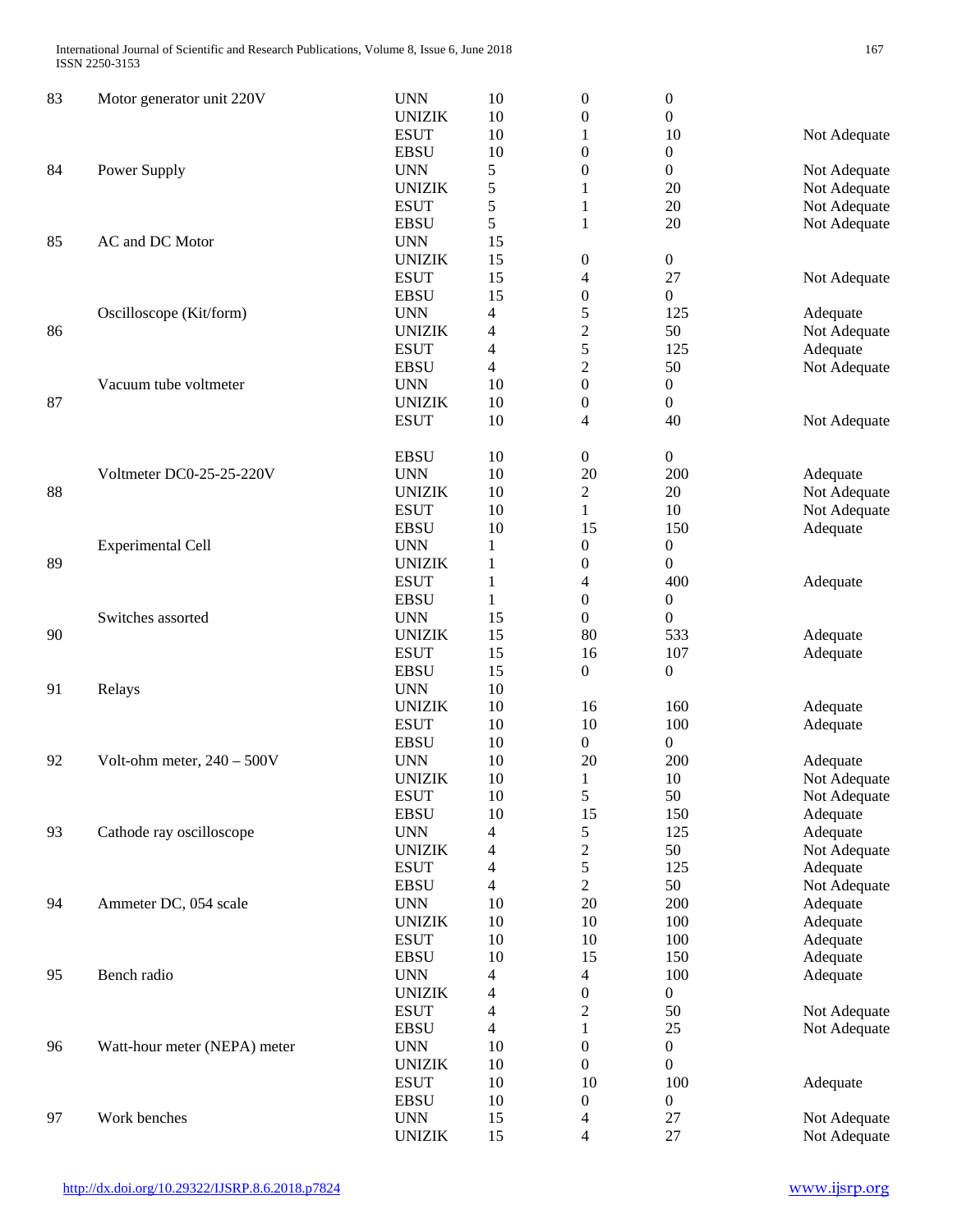International Journal of Scientific and Research Publications, Volume 8, Issue 6, June 2018 168 ISSN 2250-3153

|     |                   | <b>ESUT</b>   | 15             | 4        | 27       | Not Adequate |
|-----|-------------------|---------------|----------------|----------|----------|--------------|
|     |                   | <b>EBSU</b>   | 15             | 6        | 40       | Not Adequate |
| 98  | Galvanometer      | <b>UNN</b>    | 10             |          | 50       | Not Adequate |
|     |                   | <b>UNIZIK</b> | 10             | C        | 20       | Not Adequate |
|     |                   | <b>ESUT</b>   | 10             | 9        | 90       | Not Adequate |
|     |                   | <b>EBSU</b>   | 10             |          | 10       | Not Adequate |
| 99  | Frequency modular | <b>UNN</b>    | 2              |          | 250      | Adequate     |
|     |                   | <b>UNIZIK</b> | $\mathfrak{D}$ | $\theta$ | $\Omega$ |              |
|     |                   | <b>ESUT</b>   | ↑              | 3        | 150      | Adequate     |
|     |                   | <b>EBSU</b>   | C              |          | 50       | Not Adequate |
| 100 | Cathode ray tubes | <b>UNN</b>    |                | $\Omega$ | $\Omega$ |              |
|     |                   | <b>UNIZIK</b> |                |          | 20       | Not Adequate |
|     |                   | <b>ESUT</b>   |                | 4        | 80       | Not Adequate |
|     |                   | <b>EBSU</b>   |                |          | 140      | Adequate     |

Data contained in Table 5 shows that 40 workshop facilities were evaluated in applied electric/electronics technology in the four universities  $(f = 160)$ . Out of the 160 cases, 106 cases were available in the various universities. Using the NUC minimum requirement, out of the frequency of 106 available cases, 32 were above 100 percent availability and were regarded as adequate. Others were found to be below 100 percent and were regarded as inadequate. Generally, the workshop facilities in 32 cases were adequate and inadequate in 74 cases. None of the workshop facilities were found in an adequate number for all the universities. The workshop facilities available for applied electricity and electronics course area in technology education in universities of south east Nigeria is therefore inadequate.

| $\mathbf{S}/\mathbf{N}$ | Equipment,<br>Tools,      | <b>Institution</b> | <b>NUC</b>              | <b>Number</b>    | Percentage           | <b>Decision</b> |
|-------------------------|---------------------------|--------------------|-------------------------|------------------|----------------------|-----------------|
|                         | <b>Materials</b>          |                    | <b>Minimum</b>          | <b>Available</b> | Availability $(\% )$ |                 |
| 101                     | Portable tools (assort)   | <b>UNN</b>         | 50                      | 41               | 82                   | Not Adequate    |
|                         |                           | <b>UNIZIK</b>      | 50                      | 42               | 84                   | Not Adequate    |
|                         |                           | <b>ESUT</b>        | 50                      | $\theta$         | $\Omega$             |                 |
|                         |                           | <b>EBSU</b>        | 50                      | 22               | 44                   | Not Adequate    |
| 102                     | Pipes wrenches (assort)   | <b>UNN</b>         | 5                       | 3                | 60                   | Not Adequate    |
|                         |                           | <b>UNIZIK</b>      | 5                       | 4                | 80                   | Not Adequate    |
|                         |                           | <b>ESUT</b>        | 5                       | $\theta$         | $\overline{0}$       |                 |
|                         |                           | <b>EBSU</b>        | 5                       | 3                | 60                   | Not Adequate    |
| 103                     | Port compressor & ACC ind | <b>UNN</b>         | $\overline{c}$          |                  | 50                   | Not Adequate    |
|                         | (Big)                     | <b>UNIZIK</b>      | $\overline{c}$          | $\overline{c}$   | 100                  | Adequate        |
|                         |                           | <b>ESUT</b>        | $\overline{c}$          | 1                | 50                   | Not Adequate    |
|                         |                           | <b>EBSU</b>        | $\overline{c}$          |                  | 50                   | Not Adequate    |
| 104                     | Portable Concrete Mixer   | <b>UNN</b>         | $\overline{c}$          |                  | 50                   | Not Adequate    |
|                         |                           | <b>UNIZIK</b>      | $\overline{c}$          | $\Omega$         | $\overline{0}$       |                 |
|                         |                           | <b>ESUT</b>        | $\overline{\mathbf{c}}$ |                  | 50                   | Not Adequate    |
|                         |                           | <b>EBSU</b>        | $\overline{c}$          | $\overline{2}$   | 100                  | Adequate        |
| 105                     | Portable Pipe thread      | <b>UNN</b>         | $\overline{c}$          | 2                | 100                  | Adequate        |
|                         |                           | <b>UNIZIK</b>      | $\overline{c}$          | $\boldsymbol{0}$ | $\boldsymbol{0}$     | ----            |
|                         |                           | <b>ESUT</b>        | $\overline{c}$          | 1                | 50                   | Not Adequate    |
|                         |                           | <b>EBSU</b>        | $\overline{2}$          |                  | 50                   | Not Adequate    |
| 106                     | Hacksaws                  | <b>UNN</b>         | 15                      | 1                | $\overline{7}$       | Not Adequate    |
|                         |                           | <b>UNIZIK</b>      | 15                      | 2                | 13                   | Not Adequate    |
|                         |                           | <b>ESUT</b>        | 15                      | 10               | 67                   | Not Adequate    |
|                         |                           | <b>EBSU</b>        | 15                      | 12               | 80                   | Not Adequate    |
| 107                     | Block making machine      | <b>UNN</b>         | $\overline{c}$          | 1                | 50                   | Not Adequate    |
|                         |                           | <b>UNIZIK</b>      | $\overline{c}$          | $\Omega$         | $\Omega$             |                 |
|                         |                           | <b>ESUT</b>        | $\overline{c}$          | 2                | 100                  | Adequate        |
|                         |                           | <b>EBSU</b>        | $\overline{c}$          | 2                | 100                  | Adequate        |
| 108                     | Spades                    | <b>UNN</b>         | 10                      | $\overline{7}$   | 70                   | Not Adequate    |

**Table 3:** *Adequacy of workshop facilities available for instruction in building/wood work technology course area in universities of south east Nigeria***.**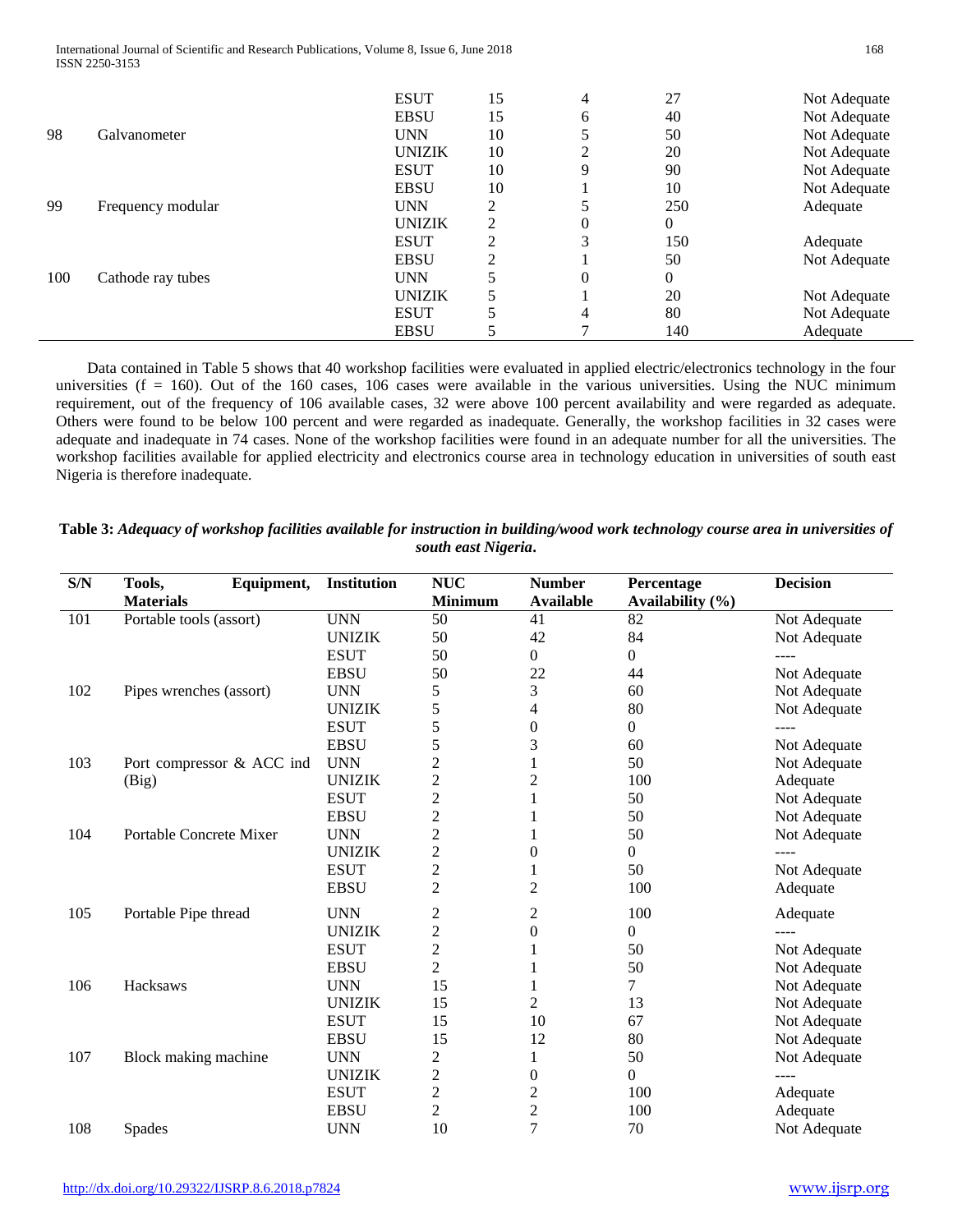|     |                         | <b>UNIZIK</b> | 10 | $\overline{c}$           | 20               | Not Adequate |
|-----|-------------------------|---------------|----|--------------------------|------------------|--------------|
|     |                         | <b>ESUT</b>   | 10 | 8                        | 80               | Not Adequate |
|     |                         | <b>EBSU</b>   | 10 | $\overline{4}$           | 40               | Not Adequate |
| 109 | Chisels                 | <b>UNN</b>    | 10 | 5                        | 50               | Not Adequate |
|     |                         | <b>UNIZIK</b> | 10 | 10                       | 100              | Adequate     |
|     |                         | <b>ESUT</b>   | 10 | 10                       | 100              | Adequate     |
|     |                         | <b>EBSU</b>   | 10 | 30                       | 300              | Adequate     |
| 110 |                         | <b>UNN</b>    | 20 | 5                        | 25               |              |
|     | Trowels (assorted)      |               |    |                          |                  | Not Adequate |
|     |                         | <b>UNIZIK</b> | 20 | $\overline{\mathcal{L}}$ | 20               | Not Adequate |
|     |                         | <b>ESUT</b>   | 20 | 10                       | 50               | Not Adequate |
|     |                         | <b>EBSU</b>   | 20 | 10                       | 50               | Not Adequate |
| 111 | Tape measure (2.6m)     | <b>UNN</b>    | 15 | 6                        | 40               | Not Adequate |
|     |                         | <b>UNIZIK</b> | 15 | 12                       | 80               | Not Adequate |
|     |                         | <b>ESUT</b>   | 15 | 10                       | 67               | Not Adequate |
|     |                         | <b>EBSU</b>   | 15 | 10                       | 67               | Not Adequate |
| 112 | Head Pan                | <b>UNN</b>    | 10 | 5                        | 50               | Not Adequate |
|     |                         | <b>UNIZIK</b> | 10 | $\overline{c}$           | 20               | Not Adequate |
|     |                         | <b>ESUT</b>   | 10 | $\overline{\mathcal{L}}$ | 40               | Not Adequate |
|     |                         | <b>EBSU</b>   | 10 | 5                        | 50               | Not Adequate |
| 113 | Spirit Levels           | <b>UNN</b>    | 15 | $\overline{c}$           | 13               | Not Adequate |
|     |                         | <b>UNIZIK</b> | 15 | $\overline{c}$           | 13               | Not Adequate |
|     |                         | <b>ESUT</b>   | 15 | 5                        | 33               | Not Adequate |
|     |                         | <b>EBSU</b>   | 15 | 20                       | 133              |              |
|     |                         |               | 15 |                          |                  | Adequate     |
| 114 | Iron Square             | <b>UNN</b>    |    | $\boldsymbol{0}$         | $\boldsymbol{0}$ | $- - - -$    |
|     |                         | <b>UNIZIK</b> | 15 | $\boldsymbol{0}$         | $\boldsymbol{0}$ | ----         |
|     |                         | <b>ESUT</b>   | 15 | 5                        | 33               | Not Adequate |
|     |                         | <b>EBSU</b>   | 15 | 4                        | 27               | Not Adequate |
| 115 | Shovels                 | <b>UNN</b>    | 10 | 6                        | 60               | Not Adequate |
|     |                         | <b>UNIZIK</b> | 10 | 5                        | 50               | Not Adequate |
|     |                         | <b>ESUT</b>   | 10 | 8                        | 80               | Not Adequate |
|     |                         | <b>EBSU</b>   | 10 | 4                        | 40               | Not Adequate |
| 116 | <b>Jacket Planes</b>    | <b>UNN</b>    | 15 | $\mathbf{1}$             | $\tau$           | Not Adequate |
|     |                         | <b>UNIZIK</b> | 15 | 15                       | 100              | Adequate     |
|     |                         | <b>ESUT</b>   | 15 | 10                       | 67               | Not Adequate |
|     |                         | <b>EBSU</b>   | 15 | 10                       | 67               | Not Adequate |
| 117 | <b>Smoothing Planes</b> | <b>UNN</b>    | 15 | $\mathbf{1}$             | $\tau$           | Not Adequate |
|     |                         | <b>UNIZIK</b> | 15 | 5                        | 33               | Not Adequate |
|     |                         | <b>ESUT</b>   | 15 | 10                       | 67               | Not Adequate |
|     |                         | <b>EBSU</b>   | 15 | 10                       | 67               | Not Adequate |
| 118 | <b>Rebate Planes</b>    | <b>UNN</b>    |    |                          |                  |              |
|     |                         |               | 15 | $\boldsymbol{0}$         | $\boldsymbol{0}$ | ----         |
|     |                         | <b>UNIZIK</b> | 15 | $\mathbf{1}$             | 7                | Not Adequate |
|     |                         | <b>ESUT</b>   | 15 | 10                       | 67               | Not Adequate |
|     |                         | <b>EBSU</b>   | 15 | 5                        | 33               | Not Adequate |
| 119 | Grooving/Plough planes  | <b>UNN</b>    | 3  | $\boldsymbol{0}$         | $\boldsymbol{0}$ | ----         |
|     |                         | <b>UNIZIK</b> | 3  | 1                        | 33               | Not Adequate |
|     |                         | <b>ESUT</b>   | 3  | 10                       | 333              | Adequate     |
|     |                         | <b>EBSU</b>   | 3  | $\boldsymbol{0}$         | $\boldsymbol{0}$ | ----         |
| 120 | Compass planes          | <b>UNN</b>    | 3  | $\boldsymbol{0}$         | $\boldsymbol{0}$ | ----         |
|     |                         | <b>UNIZIK</b> | 3  | 10                       | 333              | Adequate     |
|     |                         | <b>ESUT</b>   | 3  | $\boldsymbol{0}$         | $\boldsymbol{0}$ | ----         |
|     |                         | <b>EBSU</b>   | 3  | $\boldsymbol{0}$         | $\boldsymbol{0}$ | $---$        |
| 121 | Rip Saw                 | <b>UNN</b>    | 15 | 3                        | 20               | Not Adequate |
|     |                         | <b>UNIZIK</b> | 15 | 10                       | 67               | Not Adequate |
|     |                         | <b>ESUT</b>   | 15 | 6                        | 40               | Not Adequate |
|     |                         |               |    |                          |                  |              |
|     |                         | <b>EBSU</b>   | 15 | 5                        | 33               | Not Adequate |
| 122 | Crosscut handsaw        | <b>UNN</b>    | 15 | $\overline{c}$           | 13               | Not Adequate |
|     |                         | <b>UNIZIK</b> | 15 | 5                        | 33               | Not Adequate |
|     |                         | <b>ESUT</b>   | 15 | 6                        | 40               | Not Adequate |
|     |                         | <b>EBSU</b>   | 15 | 5                        | 33               | Not Adequate |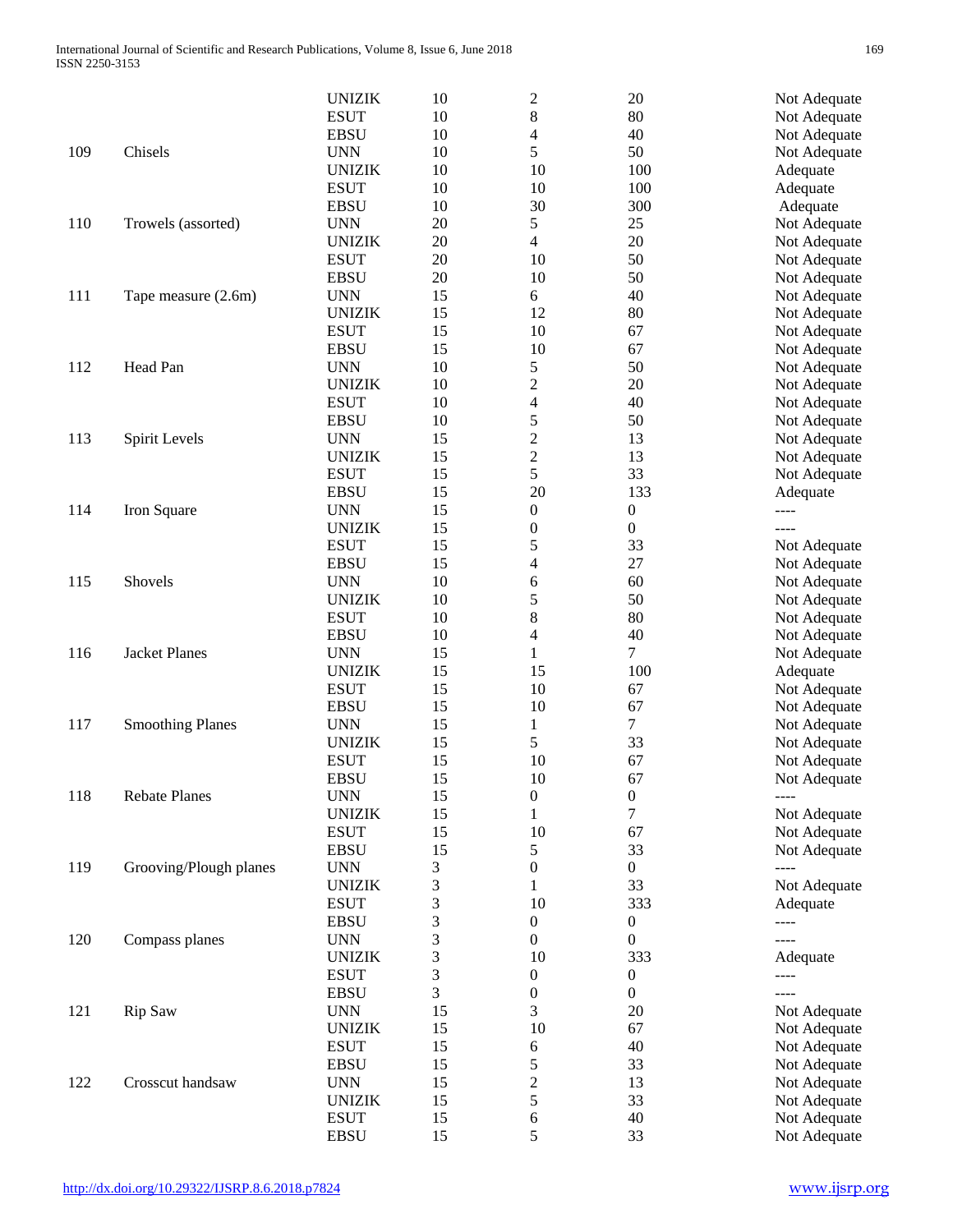| 123 | <b>Tennon Saw</b>       | <b>UNN</b>    | 15 | $\boldsymbol{0}$        | 0                | $---$               |
|-----|-------------------------|---------------|----|-------------------------|------------------|---------------------|
|     |                         | <b>UNIZIK</b> | 15 | 5                       | 33               | Not Adequate        |
|     |                         | <b>ESUT</b>   | 15 | 13                      | 87               | Not Adequate        |
|     |                         | <b>EBSU</b>   | 15 | 5                       | 33               | Not Adequate        |
| 124 | Coping Saw              | <b>UNN</b>    | 15 | $\boldsymbol{0}$        | $\boldsymbol{0}$ | $ -$                |
|     |                         | <b>UNIZIK</b> | 15 | $\overline{c}$          | 13               | Not Adequate        |
|     |                         | <b>ESUT</b>   | 15 | 8                       | 53               | Not Adequate        |
|     |                         | <b>EBSU</b>   | 15 | 5                       | 33               | Not Adequate        |
| 125 | Compass Saw             | <b>UNN</b>    | 10 | 0                       | $\boldsymbol{0}$ | ---                 |
|     |                         | <b>UNIZIK</b> | 10 | 0                       | $\boldsymbol{0}$ |                     |
|     |                         | <b>ESUT</b>   | 10 | $\overline{\mathbf{c}}$ | 20               | Not Adequate        |
|     |                         | <b>EBSU</b>   | 10 | 5                       | 50               | Not Adequate        |
| 126 | Keyhole Saw             | <b>UNN</b>    | 10 | 0                       | 0                | $ -$                |
|     |                         | <b>UNIZIK</b> | 10 | $\boldsymbol{0}$        | $\boldsymbol{0}$ | $---$               |
|     |                         | <b>ESUT</b>   | 10 | $\overline{c}$          | 20               | Not Adequate        |
|     |                         | <b>EBSU</b>   | 10 | 0                       | $\boldsymbol{0}$ | ---                 |
| 127 | Fiet Saw                | <b>UNN</b>    | 10 | $\boldsymbol{0}$        | 0                | ---                 |
|     |                         | <b>UNIZIK</b> | 10 | 0                       | $\boldsymbol{0}$ | $---$               |
|     |                         | <b>ESUT</b>   | 10 | 4                       | 40               | Not Adequate        |
|     |                         | <b>EBSU</b>   | 10 | 0                       | 0                | $\qquad \qquad - -$ |
| 128 | Panel Saw               | <b>UNN</b>    | 10 | 0                       | $\boldsymbol{0}$ | $---$               |
|     |                         | <b>UNIZIK</b> | 10 | 5                       | 50               | Not Adequate        |
|     |                         | <b>ESUT</b>   | 10 | 10                      | 100              | Adequate            |
|     |                         | <b>EBSU</b>   | 10 | 5                       | 50               | Not Adequate        |
| 129 | <b>Firmed Chisel</b>    | <b>UNN</b>    | 20 | 0                       | 0                | $\qquad \qquad - -$ |
|     |                         | <b>UNIZIK</b> | 20 | $\boldsymbol{0}$        | $\boldsymbol{0}$ | $---$               |
|     |                         | <b>ESUT</b>   | 20 | 12                      | 60               | Not Adequate        |
|     |                         | <b>EBSU</b>   | 20 | 0                       | $\boldsymbol{0}$ | ---                 |
| 130 | Mortise Chisel          | <b>UNN</b>    | 10 | 0                       | $\boldsymbol{0}$ | $---$               |
|     |                         | <b>UNIZIK</b> | 10 | 5                       | 50               | Not Adequate        |
|     |                         | <b>ESUT</b>   | 10 | 6                       | 60               | Not Adequate        |
|     |                         | <b>EBSU</b>   | 10 | 0                       | $\boldsymbol{0}$ | $\qquad \qquad - -$ |
| 131 | Firmer gauge Set        | <b>UNN</b>    | 8  | 0                       | $\boldsymbol{0}$ | $---$               |
|     |                         | <b>UNIZIK</b> | 8  | 5                       | 63               | Not Adequate        |
|     |                         | <b>ESUT</b>   | 8  | 1                       | 13               | Not Adequate        |
|     |                         | <b>EBSU</b>   | 8  | 5                       | 63               | Not Adequate        |
| 132 | Auger Set               | <b>UNN</b>    | 13 | $\overline{c}$          | 15               | Not Adequate        |
|     |                         | <b>UNIZIK</b> | 13 | 0                       | 0                | $ -$                |
|     |                         | <b>ESUT</b>   | 13 | $\theta$                | $\theta$         | ---                 |
|     |                         | <b>EBSU</b>   | 13 | $\boldsymbol{0}$        | $\boldsymbol{0}$ |                     |
| 133 | <b>Twist Set</b>        | <b>UNN</b>    | 10 | 0                       | $\boldsymbol{0}$ | ---                 |
|     |                         | <b>UNIZIK</b> | 10 | 1                       | 10               | Not Adequate        |
|     |                         | <b>ESUT</b>   | 10 | 0                       | $\boldsymbol{0}$ | ---                 |
|     |                         | <b>EBSU</b>   | 10 | $\boldsymbol{0}$        | $\boldsymbol{0}$ | ---                 |
| 134 | Gimlet Set              | <b>UNN</b>    | 10 | $\boldsymbol{0}$        | $\boldsymbol{0}$ |                     |
|     |                         | <b>UNIZIK</b> | 10 | 3                       | 30               | Not Adequate        |
|     |                         | <b>ESUT</b>   | 10 | 4                       | 40               | Not Adequate        |
|     |                         | <b>EBSU</b>   | 10 | 0                       | $\boldsymbol{0}$ | ---                 |
| 135 | Spoke Shaves Set        | <b>UNN</b>    | 10 | 1                       | 10               | Not Adequate        |
|     |                         | <b>UNIZIK</b> | 10 | 3                       | 30               | Not Adequate        |
|     |                         | <b>ESUT</b>   | 10 | $\overline{c}$          | 20               | Not Adequate        |
|     |                         | <b>EBSU</b>   | 10 | 5                       | 50               | Not Adequate        |
| 136 | <b>Screw Driver Set</b> | <b>UNN</b>    | 10 | 1                       | 10               | Not Adequate        |
|     |                         | <b>UNIZIK</b> | 10 | $\overline{c}$          | 20               | Not Adequate        |
|     |                         | <b>ESUT</b>   | 10 | 3                       | 30               |                     |
|     |                         |               | 10 |                         |                  | Not Adequate        |
|     |                         | <b>EBSU</b>   |    | 5                       | 50               | Not Adequate        |
| 137 | Mallet                  | <b>UNN</b>    | 16 | $\overline{c}$          | 13               | Not Adequate        |
|     |                         | <b>UNIZIK</b> | 16 | 5                       | 31               | Not Adequate        |
|     |                         | <b>ESUT</b>   | 16 | 10                      | 63               | Not Adequate        |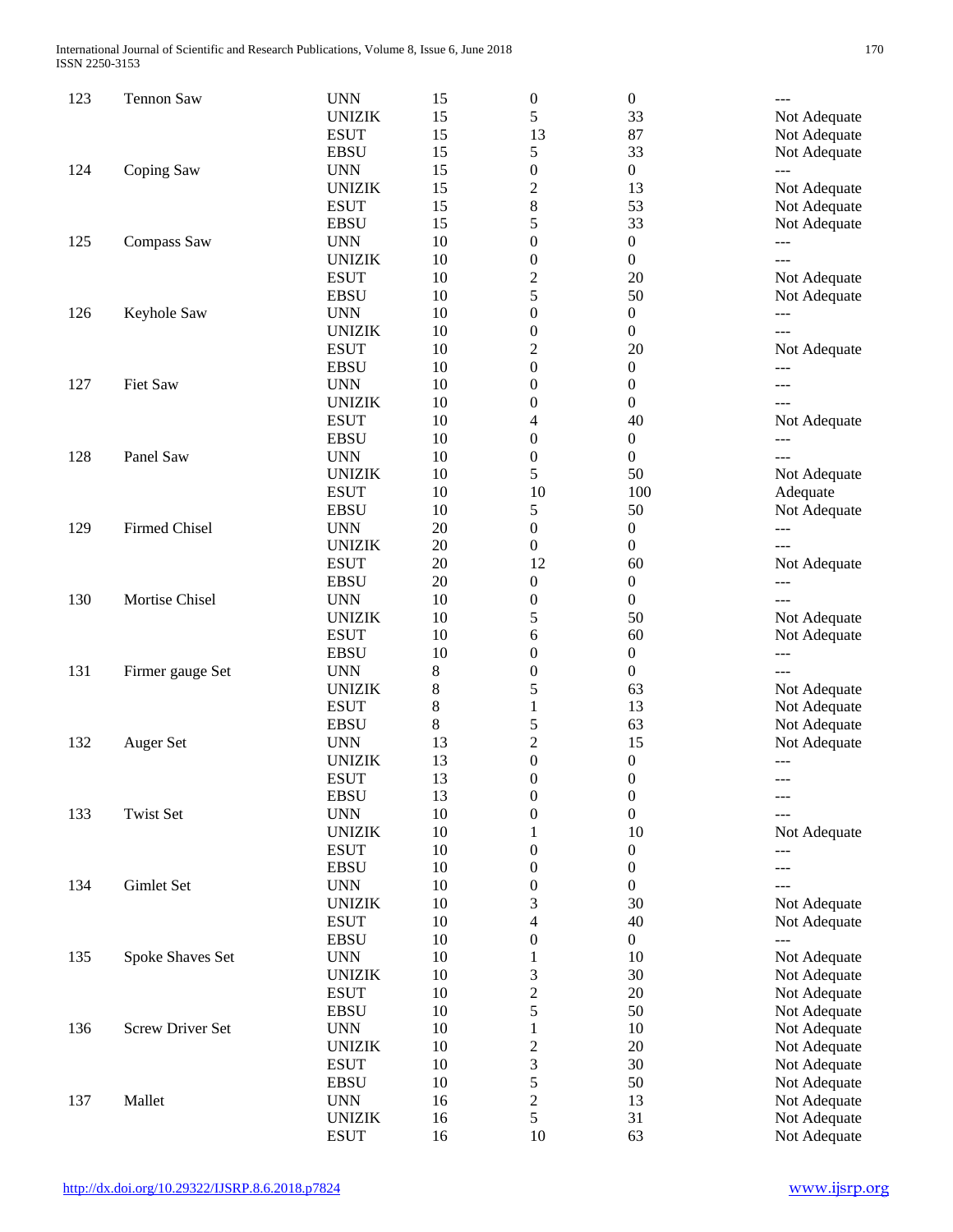|     |                                | <b>EBSU</b>   | 16                                        | 10                      | 63               | Not Adequate |
|-----|--------------------------------|---------------|-------------------------------------------|-------------------------|------------------|--------------|
| 138 | Daw Hammer                     | <b>UNN</b>    | 10                                        | 1                       | 10               | Not Adequate |
|     |                                | <b>UNIZIK</b> | 10                                        | $\mathbf{1}$            | 10               | Not Adequate |
|     |                                | <b>ESUT</b>   | 10                                        | 4                       | 40               | Not Adequate |
| 139 |                                | <b>EBSU</b>   | 10                                        | $\boldsymbol{0}$        | $\boldsymbol{0}$ | ---          |
|     | <b>Bradawl</b>                 | <b>UNN</b>    | 10                                        | 0                       | $\boldsymbol{0}$ |              |
|     |                                | <b>UNIZIK</b> | 10                                        | $\boldsymbol{0}$        | $\boldsymbol{0}$ |              |
|     |                                | <b>ESUT</b>   | 10                                        | 10                      | 100              | Adequate     |
|     |                                | <b>EBSU</b>   | 10                                        | 5                       | 50               | Not Adequate |
| 140 | Sash Cramp                     | <b>UNN</b>    | 10                                        | 7                       | 70               | Not Adequate |
|     |                                | <b>UNIZIK</b> | 10                                        | 5                       | 50               | Not Adequate |
|     |                                | <b>ESUT</b>   | 10                                        | 10                      | 100              | Adequate     |
| 141 | G-Clamp                        | <b>EBSU</b>   | 10                                        | 10                      | 100              | Adequate     |
|     |                                | <b>UNN</b>    | 8                                         | 4                       | 50               | Not Adequate |
|     |                                | <b>UNIZIK</b> | 8                                         | 3                       | 38               | Not Adequate |
|     |                                | <b>ESUT</b>   | 8                                         | 10                      | 125              | Adequate     |
|     |                                | <b>EBSU</b>   | 8                                         | 4                       | 50               | Not Adequate |
| 142 | Circular Saw                   | <b>UNN</b>    | 3                                         | $\mathbf{1}$            | 33               | Not Adequate |
|     |                                | <b>UNIZIK</b> | 3                                         | $\mathbf{1}$            | 33               |              |
|     |                                | <b>ESUT</b>   |                                           |                         | 33               | Not Adequate |
|     |                                |               | 3                                         | $\mathbf{1}$            |                  | Not Adequate |
|     |                                | <b>EBSU</b>   | 3                                         | $\mathbf{1}$            | 33               | Not Adequate |
| 143 | <b>Surfacing Machine</b>       | <b>UNN</b>    | 1                                         | $\overline{c}$          | 200              | Adequate     |
|     |                                | <b>UNIZIK</b> | 1                                         | $\mathbf{1}$            | 100              | Adequate     |
|     |                                | <b>ESUT</b>   | 1                                         | $\overline{c}$          | 200              | Adequate     |
|     |                                | <b>EBSU</b>   | 1                                         | $\mathbf{1}$            | 100              | Adequate     |
| 144 | Wood latte Accessories         | <b>UNN</b>    | 1                                         | 3                       | 300              | Adequate     |
|     |                                | <b>UNIZIK</b> | 1                                         | $\mathbf{1}$            | 100              | Adequate     |
|     |                                | <b>ESUT</b>   | $\mathbf{1}$                              | $\overline{c}$          | 200              | Adequate     |
|     | <b>Band Saw</b>                | <b>EBSU</b>   | 1                                         | $\mathbf{1}$            | 100              | Adequate     |
| 145 |                                | <b>UNN</b>    | 1                                         | $\mathbf{1}$            | 100              | Adequate     |
|     |                                | <b>UNIZIK</b> | 1                                         | 1                       | 100              | Adequate     |
|     |                                | <b>ESUT</b>   | 1                                         | $\overline{c}$          | 200              | Adequate     |
|     | Mortise                        | <b>EBSU</b>   | 1                                         | $\boldsymbol{0}$        | 0                | ---          |
| 146 |                                | <b>UNN</b>    | 1                                         | 0                       | 0                |              |
|     |                                | <b>UNIZIK</b> | 1                                         | 0                       | 0                |              |
|     |                                | <b>ESUT</b>   | 1                                         | 0                       | $\boldsymbol{0}$ |              |
|     |                                | <b>EBSU</b>   | 1                                         | 0                       | $\boldsymbol{0}$ |              |
| 147 | Sanders                        | <b>UNN</b>    | 1                                         | $\overline{c}$          | 200              | Adequate     |
|     |                                | <b>UNIZIK</b> | $\mathbf{1}$                              | $\overline{0}$          | $\overline{0}$   | ---          |
|     |                                | <b>ESUT</b>   | $\mathbf{1}$                              | 4                       | 400              | Adequate     |
|     |                                | <b>EBSU</b>   | 1                                         | $\mathbf{1}$            | 100              | Adequate     |
| 148 | <b>Crosscut Sawing Machine</b> | <b>UNN</b>    | 1                                         | $\overline{c}$          | 200              | Adequate     |
|     |                                | <b>UNIZIK</b> | 1                                         | $\boldsymbol{0}$        | $\boldsymbol{0}$ | ---          |
|     |                                | <b>ESUT</b>   | 1                                         | 1                       | 100              | Adequate     |
|     |                                | <b>EBSU</b>   | 1                                         | $\boldsymbol{0}$        | $\boldsymbol{0}$ | $---$        |
| 149 | <b>Drilling Machine</b>        | <b>UNN</b>    | 1                                         | $\overline{\mathbf{c}}$ | 200              | Adequate     |
|     |                                | <b>UNIZIK</b> | 1                                         | $\mathbf{1}$            | 100              | Adequate     |
|     |                                | <b>ESUT</b>   | 1                                         | 1                       | 100              | Adequate     |
|     | Oil Caps                       | <b>EBSU</b>   | 1                                         | 1                       | 100              | Adequate     |
| 150 |                                | <b>UNN</b>    | 6                                         | $\mathbf{1}$            | 17               | Not Adequate |
|     |                                | <b>UNIZIK</b> | 6                                         | $\mathbf{1}$            | 17               | Not Adequate |
|     |                                | <b>ESUT</b>   | 6                                         | $\mathbf{1}$            | 17               | Not Adequate |
| 151 | <b>Sawing Machine</b>          | <b>EBSU</b>   | 6                                         | $\overline{c}$          | 33               | Not Adequate |
|     |                                | <b>UNN</b>    | $\overline{c}$                            | $\mathbf{1}$            | 50               | Not Adequate |
|     |                                | <b>UNIZIK</b> |                                           | $\boldsymbol{0}$        | $\boldsymbol{0}$ | $---$        |
|     |                                |               | $\overline{\mathbf{c}}$                   |                         |                  |              |
|     |                                | <b>ESUT</b>   | $\overline{\mathbf{c}}$<br>$\overline{c}$ | 3                       | 150              | Adequate     |
|     |                                | <b>EBSU</b>   |                                           | $\boldsymbol{0}$        | $\boldsymbol{0}$ | $- - -$      |
| 152 | <b>Try Square</b>              | <b>UNN</b>    | 10                                        | 12                      | 120              | Adequate     |
|     |                                | <b>UNIZIK</b> | 10                                        | $\tau$                  | 70               | Not Adequate |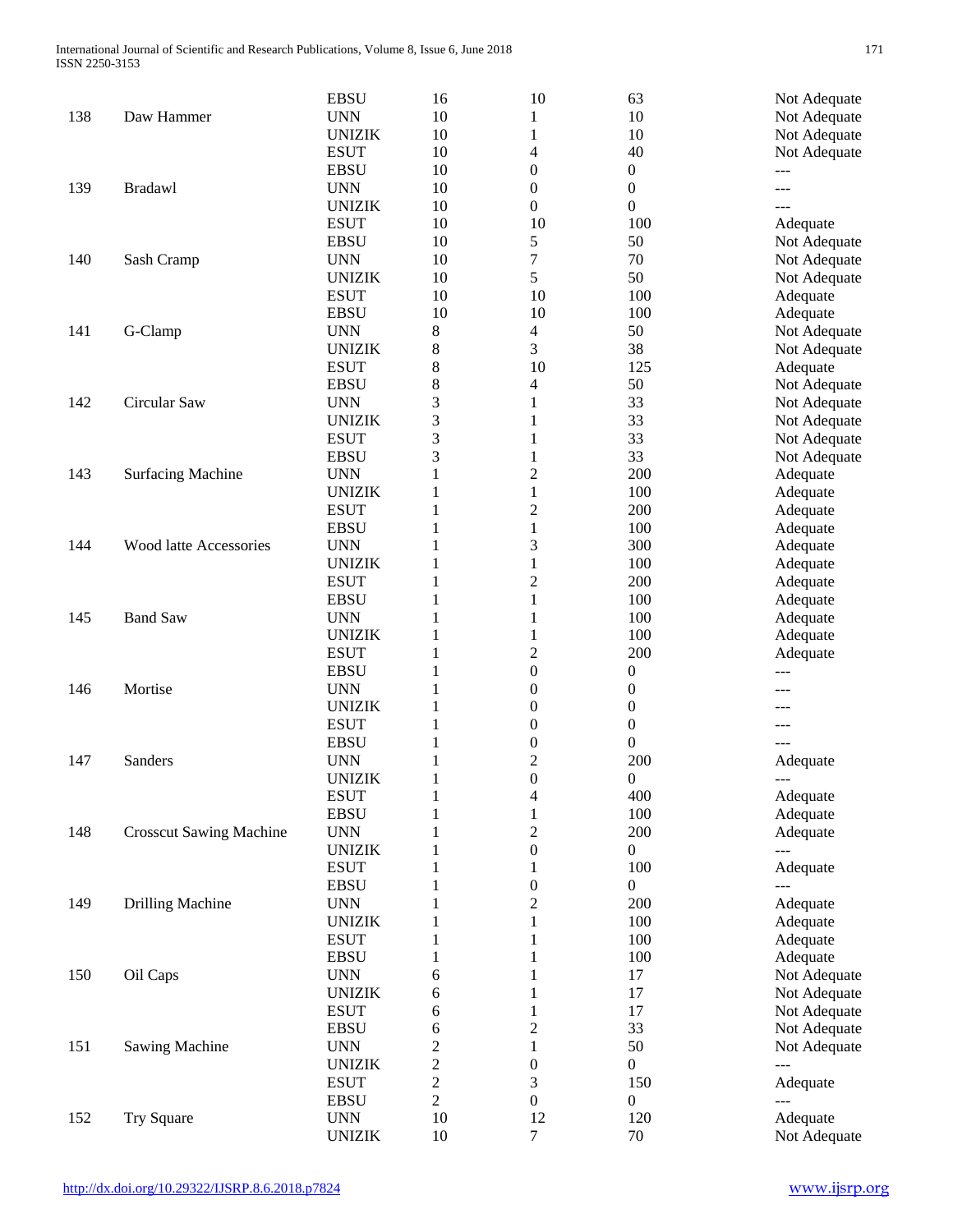|     |                         | <b>ESUT</b>   | 10          | 8                | 80             | Not Adequate |
|-----|-------------------------|---------------|-------------|------------------|----------------|--------------|
|     |                         | <b>EBSU</b>   | 10          | $\overline{c}$   | 20             | Not Adequate |
| 153 | <b>Staples</b>          | <b>UNN</b>    | 5           | $\boldsymbol{0}$ | $\overline{0}$ |              |
|     |                         | <b>UNIZIK</b> | 5           | $\overline{c}$   | 40             | Not Adequate |
|     |                         | <b>ESUT</b>   | 5           | $\overline{c}$   | 40             | Not Adequate |
|     |                         | <b>EBSU</b>   | 5           | 1                | 20             | Not Adequate |
| 154 | <b>Marketing Gauges</b> | <b>UNN</b>    | 10          | 10               | 100            | Adequate     |
|     |                         | <b>UNIZIK</b> | 10          | 5                | 50             | Not Adequate |
|     |                         | <b>ESUT</b>   | 10          | 19               | 190            | Adequate     |
|     |                         | <b>EBSU</b>   | 10          | $\overline{c}$   | 20             | Not Adequate |
| 155 | <b>Mortise Gauges</b>   | <b>UNN</b>    | 8           | $\overline{7}$   | 88             | Not Adequate |
|     |                         | <b>UNIZIK</b> | 8           | $\boldsymbol{7}$ | 88             | Not Adequate |
|     |                         | <b>ESUT</b>   | $8\,$       | $\overline{7}$   | 88             | Not Adequate |
|     |                         | <b>EBSU</b>   | $\,$ 8 $\,$ | 14               | 176            | Adequate     |
| 156 | Marketing Knife         | <b>UNN</b>    | 8           | 3                | 36             | Not Adequate |
|     |                         | <b>UNIZIK</b> | 8           | 5                |                | Not Adequate |
|     |                         | <b>ESUT</b>   | $\,8\,$     | 6                | 75             | Not Adequate |
|     |                         | <b>EBSU</b>   | 8           | 6                | 75             | Not Adequate |
| 157 | Meter Square            | <b>UNN</b>    | 8           | $8\,$            |                | Not Adequate |
|     |                         | <b>UNIZIK</b> | 8           | 4                | 50             | Not Adequate |
|     |                         | <b>ESUT</b>   | $\,8\,$     | 5                | 63             | Not Adequate |
|     |                         | <b>EBSU</b>   | 8           |                  | 13             | Not Adequate |
| 158 | <b>Measuring Tape</b>   | <b>UNN</b>    | 10          | 10               |                | Not Adequate |
|     |                         | <b>UNIZIK</b> | 10          | 5                | 50             | Not Adequate |
|     |                         | <b>ESUT</b>   | 10          | $\overline{7}$   | 70             | Not Adequate |
|     |                         | <b>EBSU</b>   | 10          | $\boldsymbol{0}$ | $\overline{0}$ | ---          |
| 159 | Compressor              | <b>UNN</b>    | 3           |                  | 33             | Not Adequate |
|     |                         | <b>UNIZIK</b> | 3           |                  | 33             | Not Adequate |
|     |                         | <b>ESUT</b>   | 3           | $\overline{c}$   | 67             | Not Adequate |
|     |                         | <b>EBSU</b>   | 3           | $\overline{0}$   | $\theta$       | $---$        |

 Data contained in Table 6 indicates that 59 workshop facilities were evaluated in building/wood work technology course area in four universities,  $(f = 236)$ . Out of the 236 cases, 104 cases were available in the various universities with 132 unavailable. Also, out of the frequency of 104 cases available only 41 were adequate in the four universities based on NUC minimum requirement and 137 inadequate cases. The available workshop facilities in building/wood work course area of technology education in universities of south east Nigeria are therefore inadequate.

# III. DISCUSSION OF FINDINGS AND IMPLICATIONS

 The findings of this study revealed that a greater percentage of workshop facilities are not adequately provided for instruction in the different course areas of technology education in the universities. Mechanical / auto mechanics has the highest number of workshop facilities, 35 out of 60 items identified with 58.3percent availability level. The workshop facilities available in all the universities include; hacksaw frame, cold chisel, file assort, steel rule (300m) scriber, venire calipers, hammers, try square, benches vices, forging hammers, blow lamps, soldering bits, anvil, flat nose pliers, furnaces for heat treatment, punches , ring spanners, socket spanner, ball pen, grease gums, pliers assorted file assorted , Allen keys, twist drills, tread cutting taps and dies, rubber mallet, tire levers, wielding equipment , electric soldering irons, grinding machine and wheel balancing machine. This study also discovered that out of the 35 workshop facilities

found in all the universities studied in this course area; only four items namely; air compressor, molding equipment, grinding machine and wheel balancing machine were adequately provided for instruction in all the universities. Other items were found to be inadequately provided in some universities based on the NUC minimum recommendation for each of the items.

 In the course area of applied electricity/electronics, only 11 workshop facilities out of 40 items identified were found available in all the universities. This represented 25 percent of the entire workshop facilities. This reveals that workshop facilities in applied electricity/electronics were grossly unavailable in the universities studied. The available items include; long nose pliers, blow lamps, cold chisel sets, screw driver, oscilloscope (kit/form), Voltmeter DCO-25-25-220v voltohm meter – 240-500v, cathode ray oscilloscope, ammeter D.C, 0.54 scale and galvanometer. Out of the 10 available workshop facilities, only one – Ammeter D.C., 0.54 scales was found adequately provided in all the universities studied. Workshop facilities for applied electrical/electronic course area of technology education were therefore discovered to be grossly unavailable and inadequate for instruction in the studied universities based on NUC minimum requirements.

 The findings of this study also show that out of 59 workshop facilities identified and presented for building/woodwork course area, only 25 items were found available in all the universities studied. This represented an availability percentage of 42.4. The available workshop facilities in building construction/woodwork include; port compressor &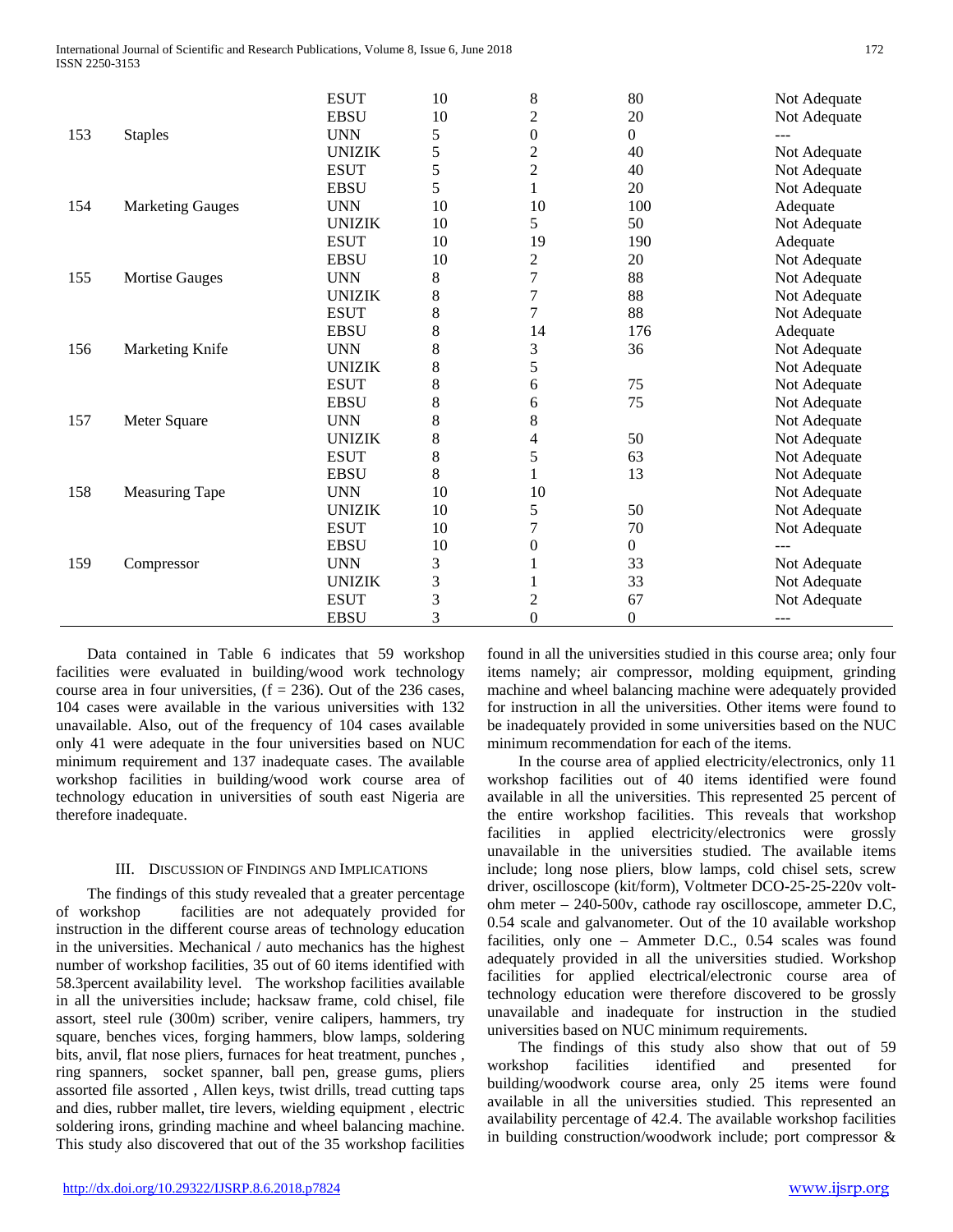all in (big), hacksaws, spades, chisels, trowels (assorted), tape measure (2.6m), head pan, spirit levels, shovels and jacket planes. Others are smoothing planes, rebate planes, rip saw, cross cut hand saw, screw driver set, mallet, sash cramp, G-clamp, circular saw, surfacing machine, brand saw, wood lathe accessories, circular machine, oil claps, marking gauges and mortise gauges. Out of the 25 items found available only four workshop facilities were found adequate for instruction in all the universities based on the NUC minimum requirement. The facilities were therefore grossly inadequate for instruction in the universities.

 Summarily, a total of 159 workshop facilities were identified and studied in the four universities. Out of 159 items, 67 were found available in all the universities, representing an availability percentage of 42.1. Also out of the 159 workshop facilities, only nine items were adequately provided in the universities representing 5.66 percent adequacy. This revealed a state of gross inadequacy in the workshop facilities available for instruction in technology education programme in Universities of South-east Nigeria.

 These findings are in line with that of Besmat Digbori (2010) observations and Uwaifo (2011) discoveries from 10 universities studied in Nigeria. Mechanical/metal technology was found to have greater number of facilities available than other course areas, yet inadequate for instruction based on NUC minimum requirement. This problem was also discovered in other programme areas of vocational education as in business education (Ile, 2000), also in basic technology (Obi, 2005). This has been attributed to insurgency in university education and poor funding by the government and other stakeholders in the school system, resulting to poor students' performance after graduation.

 This study has implications for all TVE courses that embrace technology education, business education among others. Technology education as a practical oriented programme cannot achieve its objectives in a situation where facilities required for instruction and skill development amongst undergraduates are grossly inadequate. Students cannot acquire the necessary skills required for gainful employment in the modern age without proper training that will expose them to technical equipment and maintenance. Technology education undergraduates therefore need to be prepared, exposed and made accessible to facilities used in real life situation. Inability to step up the shortfalls in these workshop facilities in line with NUC minimum standards continue to pose threats to quality of technology education graduates produced in the universities.

## IV. CONCLUSION

 Based on the findings of the study, it was concluded that workshop facilities identified in the three course areas of B.Sc. Technology Education; namely: mechanical/auto-mechanics, applied electricity/electronics and building/wood works, were not adequate for instruction in the universities of south- east Nigeria.

## V. RECOMMENDATIONS

 Based on the findings and conclusion of this study, the following recommendations are made;

- 1. Management of universities of south-east Nigeria should set up a committee charged with raising of fund for adequate provision of workshop facilities and lecturers in Technology/Vocational Education department.
- 2. Governments at federal and state levels should increase funding to universities in line with the economic conditions of the country. This will enable institutions procure adequate workshop facilities lecturers for instruction in technology education.
- 3. Technology education department in universities should also source fund beyond government financing and reach firms, parents, international bodies and philanthropist for adequate provision of workshop facilities for instruction.
- 4. Technology education department in universities should collaborate and partner with firms and other nongovernmental organizations in the provision of workshop facilities to ensure adequate provision and quality instruction to the students.

#### **REFERENCES**

- [1] Adesina, J.B. (2003). The essence of resource management in a democratic setting: problems and prospects. Kusugu Journal of Education.
- [2] Besmat-Digbori, E.D. (2010). Adequacy of technical education teachers and machinery for teaching and learning of woodwork: A case study of South-South Nigerian technical colleges. African Society for scientific Research.
- [3] Federal Government of Nigeria, FGN (2013). National Policy on Education (Revised). Abuja: Federal Government Press.
- [4] Igbinoba, M. (2000). Secretarial Education in Colleges of Education in Nigeria: problems and prospects. Nigerian Vocational Journal 6
- [5] National University Commission (2008). Benchmark Minimum Academic Standards for Programs in Nigeria Universities. Abuja: National Universities Commission Press.
- [6] Olawepo, A.A. (1999). On overview of the 6-3-3-4 system of education with emphasis on introductory technology of junior secondary school level.
- [7] Osahon, U.G. (1998). Facilities management in schools, V. Feretomode (ed). Introduction to educational administration, planning and supervision: Lagos: Joja educational research and publishers Ltd. 44-45.
- [8] Owoeye, J.S. & Yara, P.O. (2011). School facilities and academic performance of students in Anambra State. Journal of Nigeria Educational Research Association 8 i(1), 33-35.
- [9] Uwaifo, V.O. (2011). Availability, utilization and management of workshop facilities for enhancing technology education instruction in Nigerian universities. An unpublished Doctoral Dissertation presented to the Department of Technology education, Ebonyi State University, Abakaliki.

#### AUTHORS

**First Author** – Okoli Anthony Ifeanyichukwu PhD, Dept. of Techn & Vocational Educ, Ebonyi State University, Abakaliki **Second Author** – Prof A.E. Uzoagulu, Dept. of Techn & Vocational Educ, Enugu StateUniversity of Technology **Third Author** – Okoli Constance Ifeyinwa PhD, Dept. of Vocational Education, Nnamdi Azikiwe University, Awka